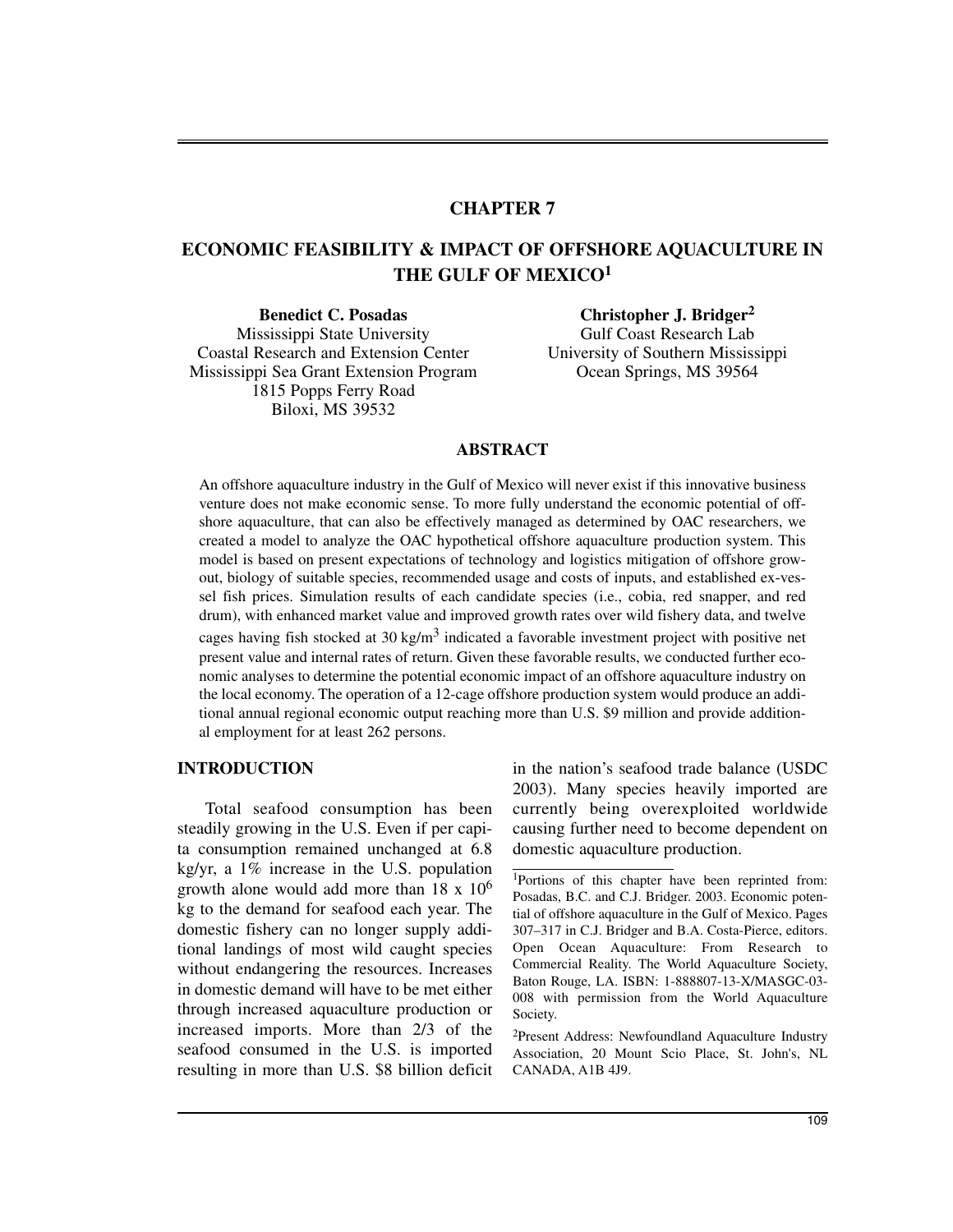Economic benefits from aquaculture production accrue not only to those directly involved in the industry but contribute to increased employment and revenue of the entire region through multiplier effects. Aquaculture can also supplement domestic fisheries, increase seafood production, and provide stability for the seafood industry. A successful approach to solving many present domestic fishery problems is through the development of intensive aquaculture programs in the United States, such as the farm raised catfish industry centered in the Mississippi Delta region. Aquaculture has been established in the U.S. for more than 100 yr, but it remains relatively undeveloped in comparison to the rest of the world. While farmed seafood contributes more than 25% by weight to world seafood production, U.S. production is less than 3% of world aquaculture production. In recent years, however, U.S. production has grown to more than 371,000 metric tons (mt; USDC 2003).

Coastal and offshore aquaculture frequently involves new species, product forms, and production technologies. During the last decade, several species have been raised along the Gulf of Mexico including catfish, baitfish, gamefish, soft shell crab, crawfish, red drum, hybrid striped bass, tilapia, alligators, freshwater prawns, oysters, and carp. Because research and development efforts have been focused on production, little attention has been paid to linking aquaculture with existing support services or to developing needed infrastructure. Essential seafood services such as processing, storage, transportation, financing, insurance, and personnel training already exist in the coastal region.

Determination of cost projections for offshore aquaculture production systems is useful to determine the viability of such operations under present and future economic conditions. Information on production costs allows economists and scientists to discuss major contributing cost factors with a goal of focusing future research efforts toward reducing these costs and increasing profitability. Engle (1989) stated that profitability is difficult to measure for new technologies not yet adopted on a commercial scale. It is precisely at this point in the development of an innovation, however, that information relative to the economics of the new technology is most useful. Cost estimation provides information on the production efficiency of the new technology and as a base for future comparisons. Careful assessment of benefits arising from the new technology leads to the estimation of potential revenues. Once the benefits and costs associated with the new technology are determined, revenues can be compared with costs by using enterprise budgets (Posadas and Dillard 1997; Posadas 2000). The profit motive of fish farmers to adopt a technology would be met if the expected marginal benefits were equal to the estimated marginal costs of constructing and operating new systems. Every fish farmer, lender, and investor is concerned with the employment of scarce capital to its most productive use.

Our economic research efforts have focused on the potential of offshore aquaculture of candidate finfish species in the Gulf of Mexico. Specifically, we attempted to determine the:

- 1. economic feasibility of offshore aquaculture in the Gulf of Mexico at the individual farm scale under different economic and biological scenarios;
- 2. economic impact of an emerging offshore aquaculture industry and existing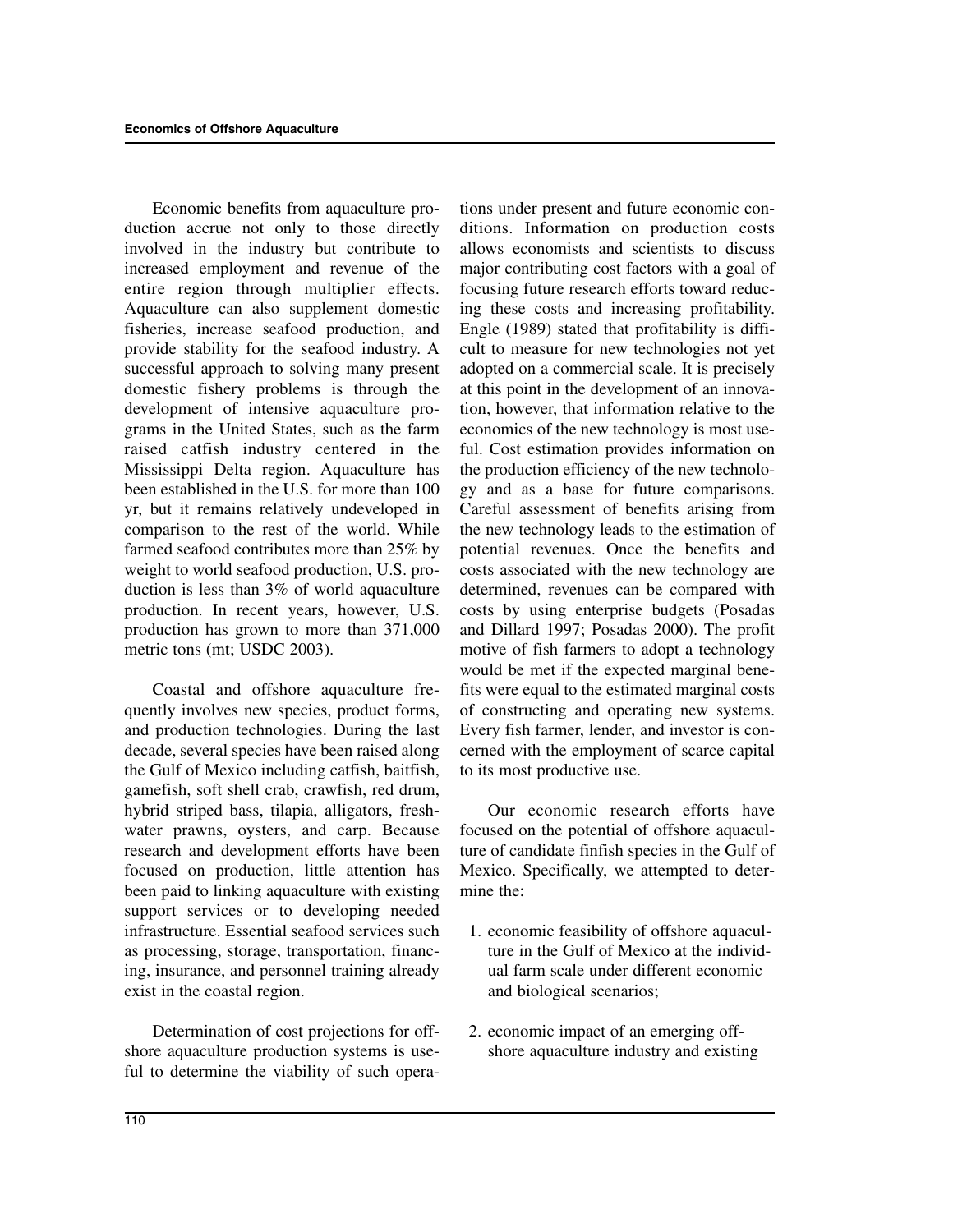fish harvesting and processing industry on the regional economy; and,

3. most efficient means to transport commercial quantities of fingerlings to a distant offshore aquaculture site from an economic perspective.

## **ECONOMIC FEASIBILITY OF OFFSHORE AQUACULTURE**

#### *Methods*

A hypothetical commercial offshore aquaculture production system (COAPS) is constructed based on present information of offshore grow-out technology and biology of suitable species in the Gulf of Mexico. Numerous researchers have indicated that existing oil and gas structures may be utilized for open ocean aquaculture platforms (Stickney 1999). Owing to expected constraints (i.e., dependence, sub-optimal structure, liability, cost, and inappropriate site selection for aquaculture), however, an alternative approach should be considered for the future of offshore aquaculture in the Gulf of Mexico (Bridger and Goudey, this volume). Therefore, the hypothetical offshore fish farm presented consists of an Aquaculture Support Vessel (ASV) and appropriate offshore cages. The ASV, which is presently under consideration, is envisioned as a mobile offshore support structure that can be used to adjust deployment of the sea cages. It may also serve as offshore quarters for the crew (1 supervisor and 3 farm crew/shift), storage for feed and supplies, and transport for fish to be harvested.

Based on present OAC experience, the 3000-m<sup>3</sup> cages are deployed 40 km offshore, in water at least 24 m deep, and able to hold 20–30 kg/m<sup>3</sup> of market-size fish (Bridger and

Costa-Pierce 2002). The base model scenario has six cages. Two service boats are used at the offshore farm for daily operations, maintenance, and harvesting. A supply boat and crew are hired to transport fingerlings, farm crew, and supplies, on an operation determined basis. Initially, fingerlings are purchased from commercial nurseries located within the region, which in the future may be integrated in the aquaculture operation. Slow sinking marine species feed is bought in bulk from nearby commercial feed manufacturing plants. An additional harvesting crew is employed to harvest fish from each cage on a regular basis. Office staff (1 manager and 2 office staff) housed in a building located in a 0.8-hectare land-based facility undertakes initial marketing of fish.

An enterprise budget is created for the hypothetical base COAPS, including investment requirements, operating costs, and net returns. Initial investment requirements for COAPS are based on OAC scientist and industrial partner specifications. Total costs of COAPS include both operating and ownership costs. Operational expenditures are based on estimated input usage and costs. Input usage is based on recommended management practices and biological knowledge of candidate finfish species. Ownership costs include depreciation, investment interest, management, and insurance for fish stock and equipment. For the hypothetical base model using six offshore cages (BASE6), gross returns are estimated from the average established exvessel prices of all candidate finfish species combined and expected annual yields. Candidate species considered are red drum (*Sciaenops ocellatus*), red snapper (*Lutjanus campechanus*), and cobia (*Rachycentron canadum*). The BASE6 cages are stocked with 10-g fingerlings to give a final stocking density of 20 and 30 kg/m<sup>3</sup> of market-sized fish in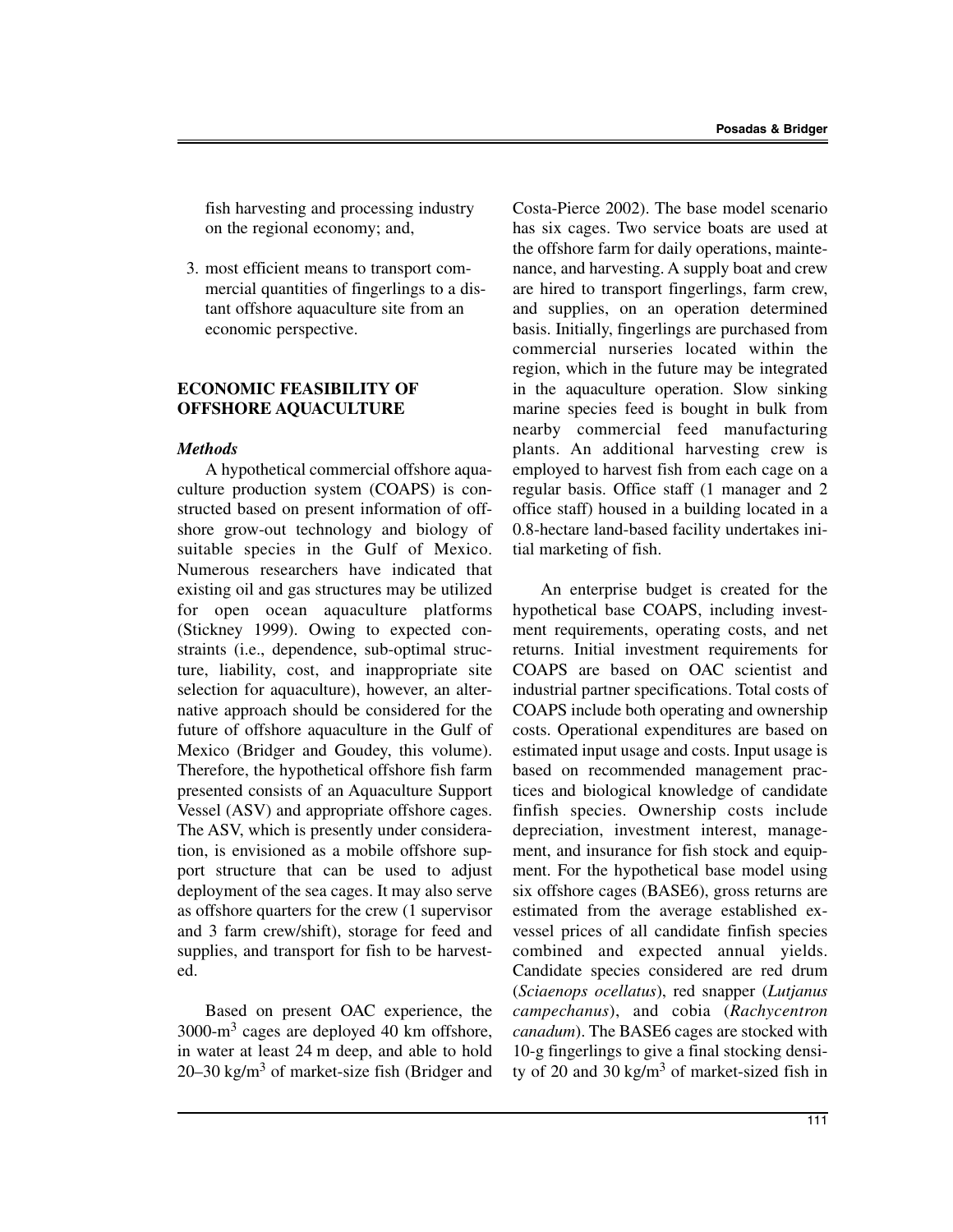9 mo. Deviations from this base model included specific candidate species models using 6 and 12 cages/operation, increasing the price by \$1/kg over the established ex-vessel price of each candidate species, improving fish growth through optimal farm management, and combined growth improvement and price increase scenarios. Presently, provisions for the costs of the permitting process and environmental monitoring are not included in the model. Further, the logistical problem of transporting feed and market-size fish has not been adequately examined at this stage. A comparison of three methods to transport fingerlings is provided below. Net returns from all COAPS simulations consisted of the difference between gross returns and total costs.

Investment analysis provides a mechanism for comparing alternative investment opportunities (Gittinger 1982; Robison and Barry 1996). It is recognized, however, that it will be difficult to extrapolate experimental data for purposes of doing investment analysis of hypothetical commercial-scale fish farming operations (Posadas 1998). A wide range of risks is involved in grow-out culture in the Gulf of Mexico associated with the uncertainty in output and prices. Output risks may include complete or partial loss of the crop due to natural disasters (e.g., hurricanes), poor survival, slow growth, lack of fingerlings, and technical malfunction. Risks associated with prices may arise from competition with wild harvests, imports, and land-based production. It is important to recognize that at this stage of offshore technology development, the various risks involved need to be managed in order to reduce their negative effects on the economic viability of this emerging industry.

In order to determine the economic viability of base COAPS models and their derivatives, three investment indicators are evaluated under different critical technical, biological, and economic scenarios. The net present value (NPV) is the sum of the discounted annual net benefits of an investment project (Shang 1990). If  $NPV > 0$ , the project is economically feasible; it is not feasible if NPV < 0; and, it is a break-even situation if  $NPV = 0$ (Shang 1990). Internal rate of return (IRR) is the discount rate that makes the present value of the annual net benefits of an investment project equal to zero (Shang 1990). The decision rule used in determining the economic feasibility of an investment project using the IRR method is as follows: if  $IRR \geq cost$  of capital (r), accept the project; otherwise, reject the project (Shang 1990). The payback period (PP) estimates the number of years to recover the initial investment out of the expected annual net income before any allowance for depreciation (Shang 1990).

## *Results and Discussion*

Three candidate finfish species are considered for culture in the hypothetical COAPS. Cobia (*Rachycentron canadum*) has been successfully cultured in ponds and cages in Taiwan and can be grown to 7 kg in one year (I-Chiu Liao, Director General, Taiwan Fisheries Research Institute, personal communication). Phelps et al. (2000) showed that red snapper (*Lutjanus campechanus*) grew at a rate of 1.23 g/d in experimental  $0.051 \text{ m}^3$ cages located in Gulf Shores, Alabama. Red drum (*Sciaenops ocellatus*) has been cultured in ponds and offshore cages in the Gulf of Mexico and reached 1 kg in 12 mo (Holt 2000).

The initial enterprise budget model (BASE6) for the hypothetical COAPS requires an initial fixed investment of \$2.89 x  $10^6$  consisting of \$1.50 x 10<sup>6</sup> for the ASV,  $$0.96 \times 10^6$  for six cages/mooring and associated equipment (i.e., net cleaners), \$0.33 x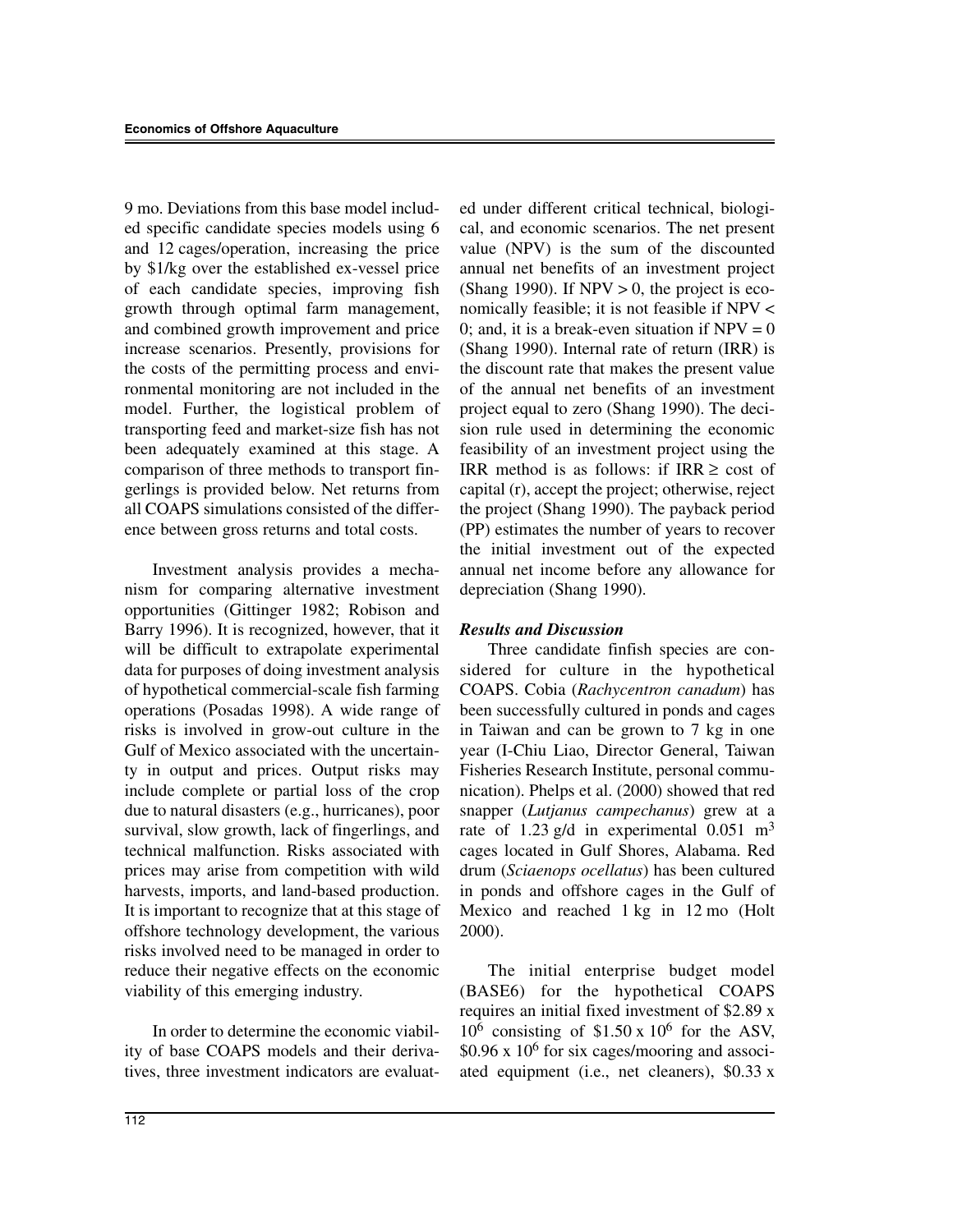| Item                                             | <b>Total Cost</b><br>(\$) | Per $m3$<br>(\$) | % of Total |
|--------------------------------------------------|---------------------------|------------------|------------|
| <b>Land and Permitting</b>                       |                           |                  |            |
| Land, base camp                                  | 80,000                    | 4                | 3%         |
| Sub-total                                        | 80,000                    | 4                | 3%         |
| <b>Onshore Support Facilities</b>                |                           |                  |            |
| Buildings, trailers                              | 100,000                   | 6                | 3%         |
| Trucks/Service vehicle                           | 50.000                    | 3                | 2%         |
| Fish transport vehicle                           | 100,000                   | 6                | 3%         |
| Sub-total                                        | 250.000                   | 14               | 9%         |
| <b>Offshore Operations</b>                       |                           |                  |            |
| Cages <sup>1</sup> , moorings, feed distribution | 900,000                   | 50               | 31%        |
| Aquaculture Service Vehicle                      | 1,500,000                 | 83               | 52%        |
| Net cleaners                                     | 60.000                    | 3                | 2%         |
| Vessel (> 50', small outboard)                   | 100,000                   | 6                | 3%         |
| Sub-total                                        | 2,560,000                 | 142              | 89%        |
| TOTAL                                            | 2,890,000                 | 161              | 100%       |

**Table 1. Initial fixed investment in a base COAPS with 6-cages.**

<sup>1</sup>growing area is 3,000 m<sup>3</sup>/cage.

 $10<sup>6</sup>$  for land and onshore support facilities, and  $$0.10 \times 10^6$  for service vessels (Table 1). On average, initial fixed investment on a COAPS is  $$161/m<sup>3</sup>$  of growing area. With stocking density of  $30 \text{ kg/m}^3$ , an operating capital of  $$1.28 \times 10^6$  is needed to finance the cost of repair and maintenance, fuel and oil, fingerlings, feed, labor, supply boat and crew, harvesting and hauling, liability insurance, and miscellaneous expenses (Table 2).

Given the base model assumptions, an estimated  $0.54 \times 10^6$  kg, 2.11-kg fish can be produced every 9-mo of offshore grow-out period. The estimated average cost of production is \$4.286/kg, consisting of \$2.641 and \$1.645/kg average variable and fixed costs, respectively. The major cost items are labor  $(22\%)$ , feed  $(20\%)$ , fingerlings  $(17\%)$ , repair and maintenance (13%), and supply boat (10%) for operating costs; and, depreciation (42%), farm management (25%), insurance on fish stocks and equipment (17%), and interest on investment (16%) for fixed costs (Table 2). At an average established ex-vessel price of \$4.25/kg whole, fresh on ice, annual net return is  $\text{\$}-0.02 \times 10^6$ , payback period is indefinite, and net present value and internal rate of return are negative for the BASE6 model using 30 kg/m<sup>3</sup> stocking density (Table 3). A lower stocking assumption of  $20 \text{ kg/m}^3$  produced similar economically unfavorable simulation results.

The BASE6 scenario can be considered as a benchmark for further economic and environmental analysis of COAPS under different technical, biological, and economic circumstances. At gross feed conversion (FCR) of 1.5:1.0, estimated total feed consumption was 0.54 and 0.81 thousand metric tons/crop for the 20 and 30 kg/m<sup>3</sup> stocking densities, respectively. The number of fingerlings needed was 213.66 and 320.40 thousand pieces/crop for the 20 and 30 kg/m<sup>3</sup> stocking densities, respectively.

Species-specific evaluations were generated by applying best available information on growth rate and established ex-vessel price of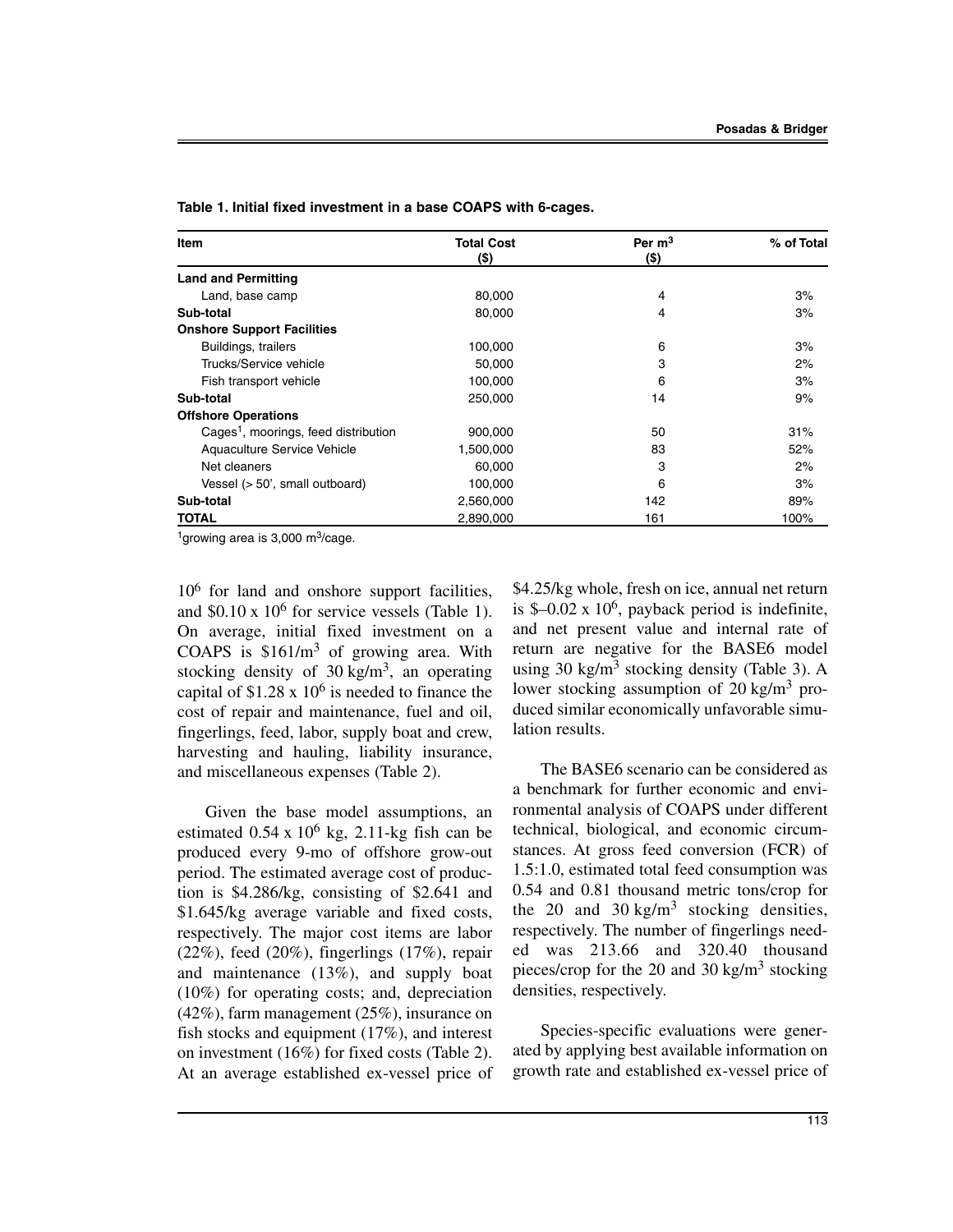| Item                            | Total Cost (\$) | Per $m^3$ (\$) | Per $kg($ \$) | % of Total |
|---------------------------------|-----------------|----------------|---------------|------------|
| <b>Gross receipts</b>           | 2,297,952       | 766            | 4.255         |            |
| <b>Variable Costs</b>           |                 |                |               |            |
| Repair and maintenance          | 188,500         | 63             | 0.349         | 13%        |
| Fuel & oil                      | 30,000          | 10             | 0.056         | 2%         |
| Fingerlings                     | 240,300         | 80             | 0.445         | 17%        |
| Feed                            | 283,537         | 95             | 0.525         | 20%        |
| Labor                           | 312,500         | 104            | 0.579         | 22%        |
| Harvesting & hauling            | 47.626          | 16             | 0.088         | 3%         |
| Liability insurance             | 30,000          | 10             | 0.056         | 2%         |
| Supply boat                     | 144.000         | 48             | 0.267         | 10%        |
| Miscellaneous                   | 54,000          | 18             | 0.100         | 4%         |
| Operating interest              | 95,735          | 32             | 0.177         | 7%         |
| <b>Total variable costs</b>     | 1,426,197       | 475            | 2.641         | 100%       |
| Income above variable costs     | 871,754         | 291            | 1.614         |            |
| <b>Fixed Costs</b>              |                 |                |               |            |
| Depreciation                    | 377,000         | 126            | 0.698         | 42%        |
| Farm management                 | 218,750         | 73             | 0.405         | 25%        |
| Interest on investment          | 144,500         | 48             | 0.268         | 16%        |
| Insurance on stocks & equipment | 148,118         | 49             | 0.274         | 17%        |
| <b>Total fixed costs</b>        | 888,368         | 296            | 1.645         | 100%       |
| <b>Total Costs</b>              | 2,314,565       | 772            | 4.286         |            |
| <b>Net Returns</b>              | (16,614)        | (6)            | (0.031)       |            |

**Table 2. Total annual costs and returns of a base COAPS1 with 6 cages using stocking density of 30 kg/m3.**

1- stocking size - 10 g/fish; stocking density - 17.8 fish/m<sup>3</sup>; growth rate - 233 g/mo; gross feed conversion - 1.5 kg of feed per kg of fish; survival rate - 80%; capital outlay - \$2.89 M; ex-vessel price - \$4.25/kg; grow-out period - 9 mo; harvest size - 2.11 kg/fish.

the three candidate finfish species to the BASE6 model. Simulation results using both stocking densities, 20 and 30 kg/m<sup>3</sup>, showed that none of the three species has economic potential (Table 4). Since it is still under development, it is assumed that one ASV unit can adequately provide support services to 12 offshore cages and accommodate 12 persons during regular aquaculture and rotating harvesting operations. With 12 offshore cages, the average initial fixed investment decreases accordingly to  $$107/m<sup>3</sup>$  of growing area. By expanding growing capacity to 12 cages/operation, simulation results using the higher stocking density indicated that cobia is an economically viable species for offshore culture in the Gulf of Mexico (Table 5).

The culture of red snapper and red drum using commercial offshore cages and the ASV in the Gulf of Mexico is not economically feasible given the current biological information, cost structure of the offshore production technology, and established ex-vessel market prices of the selected species. Both base and expanded model simulation results indicated that the two proposed investment projects are not favorable ( $PP =$  indefinite,  $IRR < 0$  and  $NPV < 0$ ; Tables 4 and 5).

The economic and biological constraints to finfish offshore aquaculture in the Gulf of Mexico could be adequately managed to promote the growth of this emerging industry. Economic feasibility of offshore grow-out of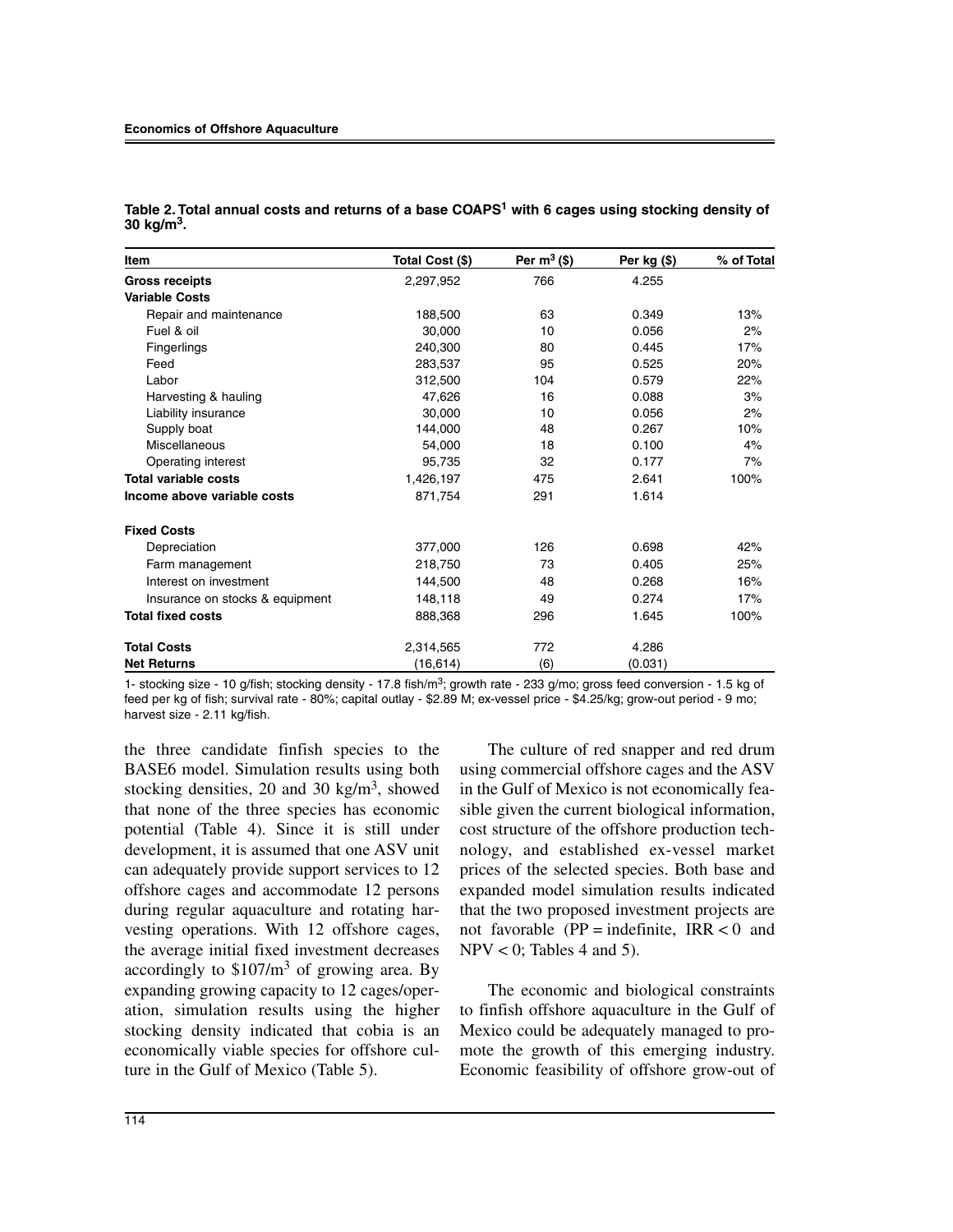| Item                           | <b>Unit</b> | 20 kg/m $3$ | 30 $kg/m3$ |
|--------------------------------|-------------|-------------|------------|
| Model Assumptions <sup>1</sup> |             |             |            |
| Stocking density               | fish/ $m3$  | 11.87       | 17.80      |
| <b>Model Description</b>       |             |             |            |
| Harvest size                   | kg/fish     | 2.11        | 2.11       |
| Fingerlings required           | 1,000 pc    | 213.66      | 320.40     |
| Fish production                | 1,000 mt    | 0.36        | 0.54       |
| Feed required                  | 1,000 mt    | 0.54        | 0.81       |
| <b>Model Results</b>           |             |             |            |
| Net returns                    | \$M         | (0.55)      | (0.02)     |
| Payback period                 | yr          | $\infty$    | $\infty$   |
| <b>NPV</b>                     | \$Μ         | < 0         | < 0        |
| <b>IRR</b>                     | $\%$        | < 0         | < 0        |
| <b>Investment Decision</b>     |             | Infeasible  | Infeasible |

**Table 3. Simulation results of base COAPS model with 6 cages (BASE6) using two stocking densities.**

1- stocking size - 10 g/fish; growth rate - 233 g/mo; gross feed conversion - 1.5 kg of feed per kg of fish; survival rate - 80%; capital outlay - \$2.89 M; ex-vessel price - \$4.25/kg; grow-out period - 9 mo.

the selected species can be enhanced by a combination of revenue-enhancing and costreducing measures, including improvement in fish growth and market development. Changes in ex-vessel prices influence the economic feasibility of offshore aquaculture in the Gulf of Mexico. The most recent reported commercial landings of red drum, red snapper, and cobia in the Gulf of Mexico were valued at an average ex-vessel price of \$3.75, \$4.50, and \$4.25/kg, respectively.

Simulation results of the ENHANCED MARKET models led to mixed investment decisions should prices received be \$1.00/kg higher than the reported ex-vessel prices, *ceteris paribus*. The ENHANCED MARKET base model results indicated that only the proposed 6-cage COAPS at higher stocking density for cobia in the Gulf of Mexico would be economically feasible (Table 6). Simulation results on the ENHANCED MARKET base models for red snapper and red drum, however, indicated that the use of the proposed 6 cage COAPS for these species would not be economically viable (Table 6). With expanded growing capacity of 12-cages/operation, all

three species have the potential of being economically viable at the higher ex-vessel price (\$1.00/kg more) and higher stocking density (30 kg/m*3*; Table 7).

A moderate improvement (25%) in fish growth rate does not have any significant effects on the economic viability of the offshore culture of the three species in the Gulf of Mexico, *ceteris paribus*. An increase in fish growth rates by 25% and the corresponding reduction in stocking density in order to maintain the maximum biomass of market-size fish at 20 and 30 kg/m3, *ceteris paribus*, is not sufficient to enhance economic performance of the 6-cage COAPS as shown by the simulation results of the IMPROVED GROWTH models (Table 8). The expansion of the growing capacity to 12 cages/operation at both stocking densities did not improve the economic potential of red snapper and red drum grow-out culture in the Gulf of Mexico (Table 9).

The combined effects of IMPROVED GROWTH and ENHANCED MARKET models on the aquaculture of individual candidate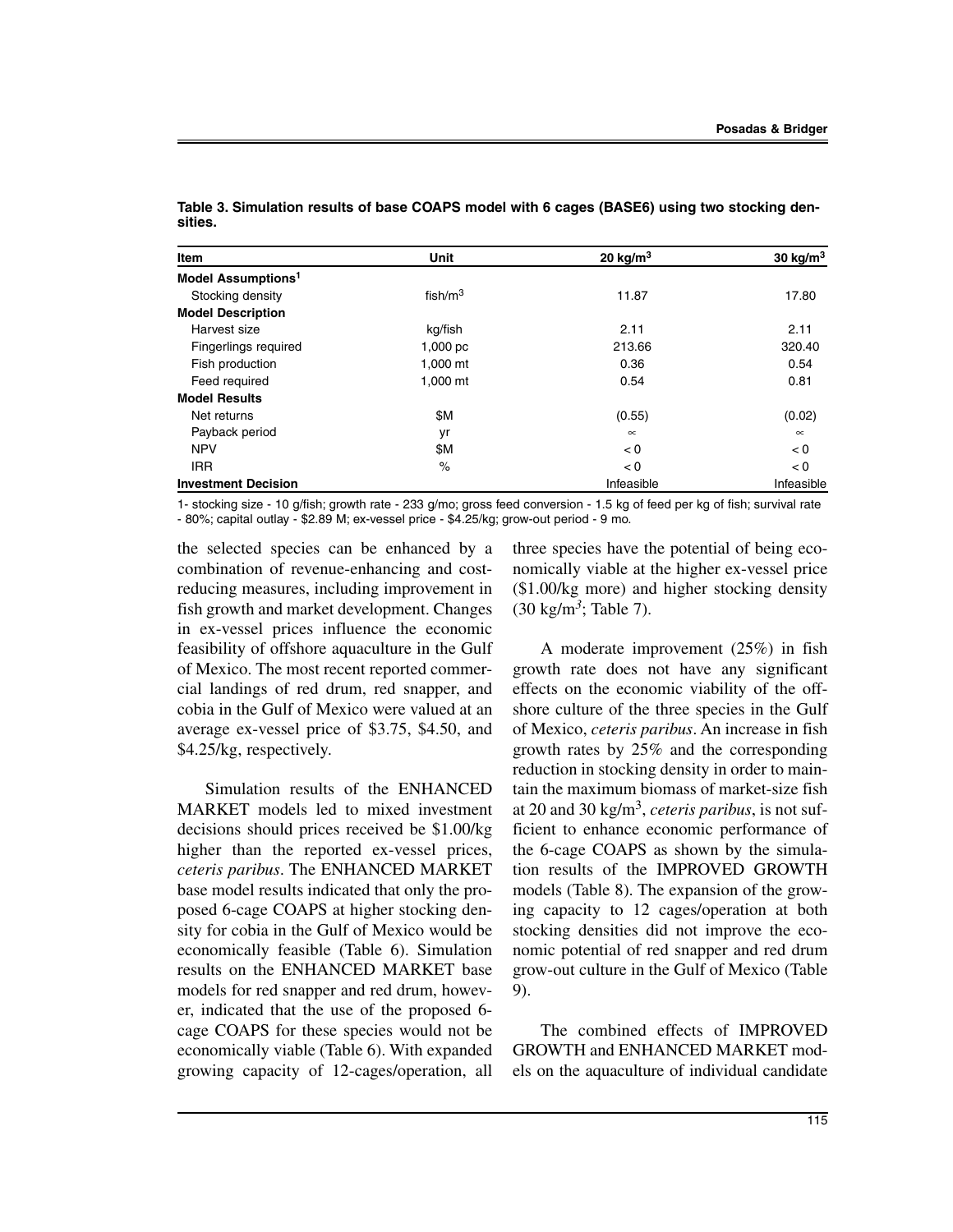#### **Economics of Offshore Aquaculture**

|                                |               |                        | COBIA6      |                        | SNAP6      |            | DRUM <sub>6</sub> |  |
|--------------------------------|---------------|------------------------|-------------|------------------------|------------|------------|-------------------|--|
| Item                           | Unit          | $20$ kg/m <sup>3</sup> | 30 kg/ $m3$ | $20$ kg/m <sup>3</sup> | 30 $kg/m3$ | 20 $kg/m3$ | 30 kg/ $m3$       |  |
| Model Assumptions <sup>1</sup> |               |                        |             |                        |            |            |                   |  |
| Stocking density               | fish/ $m3$    | 4.75                   | 7.13        | 55.06                  | 82.60      | 27.49      | 41.24             |  |
| Growth rate                    | g/mo          | 583.00                 | 583.00      | 37.00                  | 37.00      | 80.00      | 80.00             |  |
| Ex-vessel price                | $\frac{f}{f}$ | 4.25                   | 4.25        | 4.50                   | 4.50       | 3.75       | 3.75              |  |
| <b>Model Description</b>       |               |                        |             |                        |            |            |                   |  |
| Harvest size                   | kg/fish       | 5.25                   | 5.25        | 0.45                   | 0.45       | 0.97       | 0.97              |  |
| Fingerlings used               | $1,000$ pc    | 85.00                  | 128.34      | 991.08                 | 1.468.80   | 494.82     | 742.23            |  |
| Fish production                | 1.000 mt      | 0.36                   | 0.54        | 0.36                   | 0.54       | 0.36       | 0.54              |  |
| Feed required                  | 1,000 mt      | 0.54                   | 0.81        | 0.54                   | 0.81       | 0.54       | 0.81              |  |
| <b>Model Results</b>           |               |                        |             |                        |            |            |                   |  |
| Net returns                    | \$M           | (0.65)                 | (0.17)      | (0.20)                 | (0.95)     | (1.05)     | (0.73)            |  |
| Payback period                 | yr            | $\infty$               | $\infty$    | $\infty$               | $\infty$   | $\infty$   | $\propto$         |  |
| <b>NPV</b>                     | \$M           | < 0                    | < 0         | < 0                    | < 0        | <0         | < 0               |  |
| <b>IRR</b>                     | $\%$          | < 0                    | < 0         | < 0                    | < 0        | <0         | < 0               |  |
| <b>Investment Decision</b>     |               | Infeasible             | Infeasible  | Infeasible             | Infeasible | Infeasible | Infeasible        |  |

**Table 4. Simulation results of COAPS candidate species base models with 6 cages (SPECIES6) using two stocking densities.**

1- stocking size - 10 g/fish; gross feed conversion - 1.5 kg of feed per kg of fish; survival rate - 80%; capital outlay - \$2.89 M; grow-out period - 9 mo for cobia and 12 mo for red snapper and red drum.

#### **Table 5. Simulation results of COAPS candidate species expanded models with 12 cages (SPECIES12) using two stocking densities.**

|                                |               |                        | COBIA12     |                        | SNAP <sub>12</sub> | DRUM <sub>12</sub> |             |
|--------------------------------|---------------|------------------------|-------------|------------------------|--------------------|--------------------|-------------|
| Item                           | Unit          | $20$ kg/m <sup>3</sup> | 30 kg/ $m3$ | $20$ kg/m <sup>3</sup> | 30 $kg/m3$         | 20 $kg/m3$         | 30 kg/ $m3$ |
| Model Assumptions <sup>1</sup> |               |                        |             |                        |                    |                    |             |
| Stocking density               | fish/ $m3$    | 4.75                   | 7.13        | 55.06                  | 82.60              | 27.49              | 41.24       |
| Growth rate                    | $q/m$ o       | 583.00                 | 583.00      | 37.00                  | 37.00              | 80.00              | 80.00       |
| Ex-vessel price                | $\frac{f}{f}$ | 4.25                   | 4.25        | 4.50                   | 4.50               | 3.75               | 3.75        |
| <b>Model Description</b>       |               |                        |             |                        |                    |                    |             |
| Harvest size                   | kg/fish       | 5.25                   | 5.25        | 0.45                   | 0.45               | 0.97               | 0.97        |
| Fingerlings used               | 1,000~pc      | 171.00                 | 256.68      | 1,982.16               | 2.973.60           | 989.64             | 1,484.46    |
| Fish production                | 1,000 mt      | 0.72                   | 1.08        | 0.72                   | 1.08               | 0.72               | 1.08        |
| Feed required                  | 1.000 mt      | 1.08                   | 1.62        | 1.08                   | 1.62               | 1.08               | 1.62        |
| <b>Model Results</b>           |               |                        |             |                        |                    |                    |             |
| Net returns                    | \$Μ           | (0.13)                 | 0.83        | (1.14)                 | (0.64)             | (0.84)             | (0.19)      |
| Payback period                 | yr            | $\infty$               | 4.70        | $\infty$               | $\infty$           | $\infty$           | $\infty$    |
| NPV \$M                        | < 0           | 3.17                   | < 0         | < 0                    | < 0                | <0                 |             |
| IRR %                          | < 0           | 29.24                  | < 0         | < 0                    | < 0                | <0                 |             |
| <b>Investment Decision</b>     |               | Infeasible             | Feasible    | Infeasible             | Infeasible         | Infeasible         | Infeasible  |

1- stocking size - 10 g/fish; gross feed conversion - 1.5 kg of feed per kg of fish; survival rate - 80%; capital outlay - \$3.85 M; grow-out period - 9 mo for cobia and 12 mo for red snapper and red drum.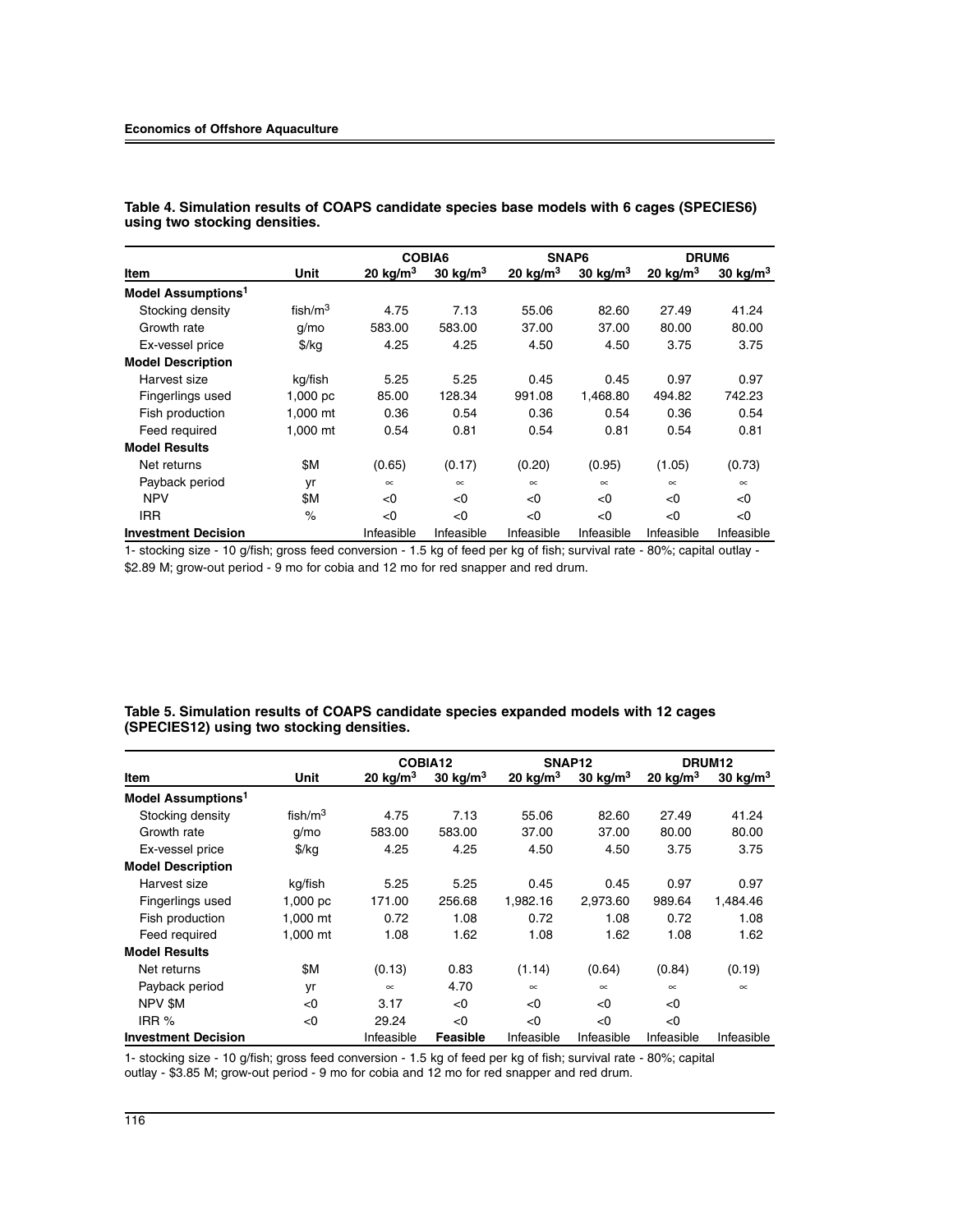|                                |               |            | COBIA6     | SNAP6       |            | DRUM <sub>6</sub> |                     |
|--------------------------------|---------------|------------|------------|-------------|------------|-------------------|---------------------|
| Item                           | Unit          | 20 $kg/m3$ | 30 $kg/m3$ | 20 kg/ $m3$ | 30 $kg/m3$ | 20 kg/ $m3$       | $30 \text{ kg/m}^3$ |
| Model Assumptions <sup>1</sup> |               |            |            |             |            |                   |                     |
| Stocking density               | fish/ $m3$    | 4.75       | 7.13       | 55.06       | 82.60      | 27.49             | 41.24               |
| Growth rate                    | $q/m$ o       | 583.00     | 583.00     | 37.00       | 37.00      | 80.00             | 80.00               |
| Ex-vessel price                | $\frac{f}{g}$ | 5.25       | 5.25       | 5.50        | 5.50       | 4.75              | 4.75                |
| <b>Model Description</b>       |               |            |            |             |            |                   |                     |
| Harvest size                   | kg/fish       | 5.25       | 5.25       | 0.45        | 0.45       | 0.97              | 0.97                |
| Fingerlings used               | 1,000~pc      | 85.50      | 128.34     | 991.08      | 1.486.80   | 494.82            | 742.32              |
| Fish production                | 1.000 mt      | 0.36       | 0.54       | 0.36        | 0.54       | 0.36              | 0.54                |
| Feed required                  | 1,000 mt      | 0.54       | 0.81       | 0.54        | 0.81       | 0.54              | 0.81                |
| <b>Model Results</b>           |               |            |            |             |            |                   |                     |
| Net returns                    | \$M           | (0.31)     | 0.34       | (0.86)      | (0.44)     | (0.71)            | (0.21)              |
| Payback period                 | yr            | $\infty$   | 8.54       | $\infty$    | $\infty$   | $\infty$          | $\infty$            |
| NPV \$M                        | < 0           | 0.83       | < 0        | < 0         | < 0        | < 0               |                     |
| <b>IRR</b>                     | $\%$          | <0         | 17.04      | < 0         | < 0        | < 0               | < 0                 |
| <b>Investment Decision</b>     |               | Infeasible | Feasible   | Infeasible  | Infeasible | Infeasible        | Infeasible          |

**Table 6. Simulation results of COAPS candidate species ENHANCED MARKET base models with 6 cages using two stocking densities.**

1- stocking size - 10 g/fish; gross feed conversion - 1.5 kg of feed per kg of fish; survival rate - 80%; capital outlay - \$2.89 M; grow-out period - 9 mo for cobia and 12 mo for red snapper and red drum.

| Table 7. Simulation results of COAPS candidate species ENHANCED MARKET expanded models |  |
|----------------------------------------------------------------------------------------|--|
| with 12 cages using two stocking densities.                                            |  |

|                                |               |            | COBIA12             |            | SNAP <sub>12</sub> |            | DRUM <sub>12</sub> |
|--------------------------------|---------------|------------|---------------------|------------|--------------------|------------|--------------------|
| Item                           | Unit          | 20 $kg/m3$ | $30 \text{ kg/m}^3$ | 20 $kg/m3$ | 30 $kg/m3$         | 20 $kg/m3$ | 30 $kg/m3$         |
| Model Assumptions <sup>1</sup> |               |            |                     |            |                    |            |                    |
| Stocking density               | fish/ $m3$    | 4.75       | 7.13                | 55.06      | 82.60              | 27.49      | 41.24              |
| Growth rate                    | $q/m$ o       | 583.00     | 583.00              | 37.00      | 37.00              | 80.00      | 80.00              |
| Ex-vessel price                | $\frac{f}{f}$ | 5.25       | 5.25                | 5.50       | 5.50               | 4.75       | 4.75               |
| <b>Model Description</b>       |               |            |                     |            |                    |            |                    |
| Harvest size                   | kg/fish       | 5.25       | 5.25                | 0.45       | 0.45               | 0.97       | 0.97               |
| Fingerlings used               | 1,000~pc      | 171.00     | 256.68              | 1.982.16   | 2.973.60           | 989.64     | 1.484.64           |
| Fish production                | 1,000 mt      | 0.72       | 1.08                | 0.72       | 1.08               | 0.72       | 1.08               |
| Feed required                  | 1.000 mt      | 1.08       | 1.62                | 1.08       | 1.62               | 1.08       | 1.62               |
| <b>Model Results</b>           |               |            |                     |            |                    |            |                    |
| Net returns                    | \$M           | 0.57       | 1.87                | (0.45)     | 0.39               | (0.15)     | 0.84               |
| Payback period                 | yr            | 6.92       | 2.09                | $\infty$   | 9.94               | $\infty$   | 4.63               |
| <b>NPV</b>                     | \$M           | 1.70       | 8.87                | < 0        | 0.76               | < 0        | 3.24               |
| <b>IRR</b>                     | $\%$          | 20.78      | 59.08               | < 0        | 14.97              | < 0        | 29.63              |
| <b>Investment Decision</b>     |               | Feasible   | Feasible            | Infeasible | Feasible           | Infeasible | Feasible           |

1- stocking size - 10 g/fish; gross feed conversion - 1.5 kg of feed per kg of fish; survival rate - 80%; capital outlay - \$3.85 M; grow-out period - 9 mo for cobia and 12 mo for red snapper and red drum.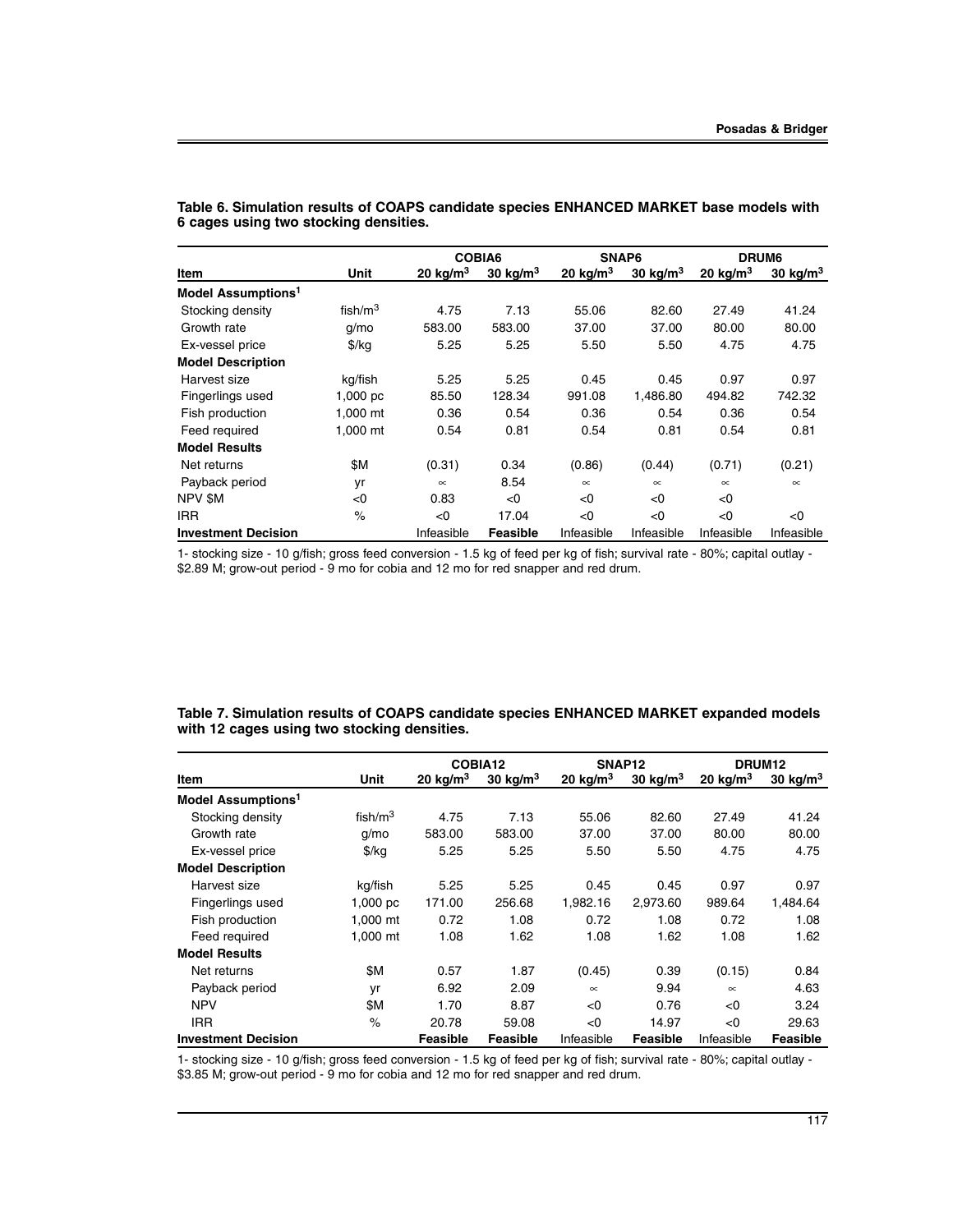|                                |            | COBIA6     |            | SNAP6       |             | DRUM6       |             |
|--------------------------------|------------|------------|------------|-------------|-------------|-------------|-------------|
| Item                           | Unit       | 20 $kg/m3$ | 30 kg/m3   | 20 kg/ $m3$ | 30 kg/ $m3$ | 20 kg/m $3$ | 30 kg/ $m3$ |
| Model Assumptions <sup>1</sup> |            |            |            |             |             |             |             |
| Stocking density               | fish/ $m3$ | 3.80       | 5.70       | 44.49       | 66.74       | 22.04       | 33.06       |
| Growth rate                    | $q/m$ o    | 729.00     | 729.00     | 46.00       | 46.00       | 100.00      | 100.00      |
| Ex-vessel price                | \$/kg      | 4.25       | 4.25       | 4.50        | 4.50        | 3.75        | 3.75        |
| <b>Model Description</b>       |            |            |            |             |             |             |             |
| Harvest size                   | kg/fish    | 6.57       | 6.57       | 0.56        | 0.56        | 1.21        | 1.21        |
| Fingerlings used               | 1,000 pc   | 68.40      | 102.60     | 800.05      | 1,201.20    | 396.72      | 595.08      |
| Fish production                | 1,000 mt   | 0.36       | 0.54       | 0.36        | 0.54        | 0.36        | 0.54        |
| Feed required                  | 1,000 mt   | 0.54       | 0.81       | 0.54        | 0.81        | 0.54        | 0.81        |
| <b>Model Results</b>           |            |            |            |             |             |             |             |
| Net returns                    | \$Μ        | (0.64)     | (0.16)     | (1.04)      | (0.72)      | (0.97)      | (0.61)      |
| Payback period                 | yr         | $\infty$   | $\infty$   | $\infty$    | $\infty$    | $\infty$    |             |
| <b>NPV</b>                     | \$Μ        | < 0        | <0         | < 0         | < 0         | < 0         | < 0         |
| IRR.                           | $\%$       | < 0        | < 0        | < 0         | < 0         | < 0         | < 0         |
| <b>Investment Decision</b>     |            | Infeasible | Infeasible | Infeasible  | Infeasible  | Infeasible  | Infeasible  |

**Table 8. Simulation results of COAPS candidate species IMPROVED GROWTH base models with 6 cages using two stocking densities.**

1- stocking size - 10 g/fish; gross feed conversion - 1.5 kg of feed per kg of fish; survival rate - 80%; capital outlay - \$2.89 M; grow-out period - 9 mo for cobia and 12 mo for red snapper and red drum.

species in the Gulf of Mexico are encouraging (Tables 10 and 11). With a simultaneous improvement in fish growth (25%) and price increase (\$1/kg), the three candidate species are economically viable at the higher stocking density  $(30 \text{ kg/m}^3)$  and 12 cages in operation (Table 11). With 12 cages in operation, only the culture of cobia is economically viable at the lower stocking density  $(20 \text{ kg/m}^3)$ .

### *Summary*

In order to achieve the objectives of this study, several activities were conducted leading to the evaluation of the economic potential of finfish offshore grow-out in the Gulf of Mexico. A hypothetical commercial offshore aquaculture production system (COAPS) was developed based on present information on offshore grow-out technology in the Gulf of Mexico. The projected costs and returns of COAPS were estimated based on recommended management practices, biological knowledge of targeted candidate finfish species, estimated input usage and prices, and established ex-vessel fish prices. Simulation models were developed to evaluate the economic viability of COAPS under different economic and biological scenarios relating to the growout of selected species in the Gulf of Mexico.

Simulation results suggested encouraging but limited investment options regarding the culture of cobia, red snapper, and red drum in the Gulf of Mexico, given the biological and economic assumptions of the models. The offshore grow-out of cobia in the Gulf of Mexico is economically feasible when using a 12-cage operation and stocking at the higher density or prices received are \$1.00/kg more than reported ex-vessel prices. A simultaneous \$1.00/kg increase in prices received, 12-cage growing capacity, and higher stocking density would make offshore grow-out of red snapper and red drum in the Gulf of Mexico economically feasible.

These simulation results are considered preliminary since the models are based on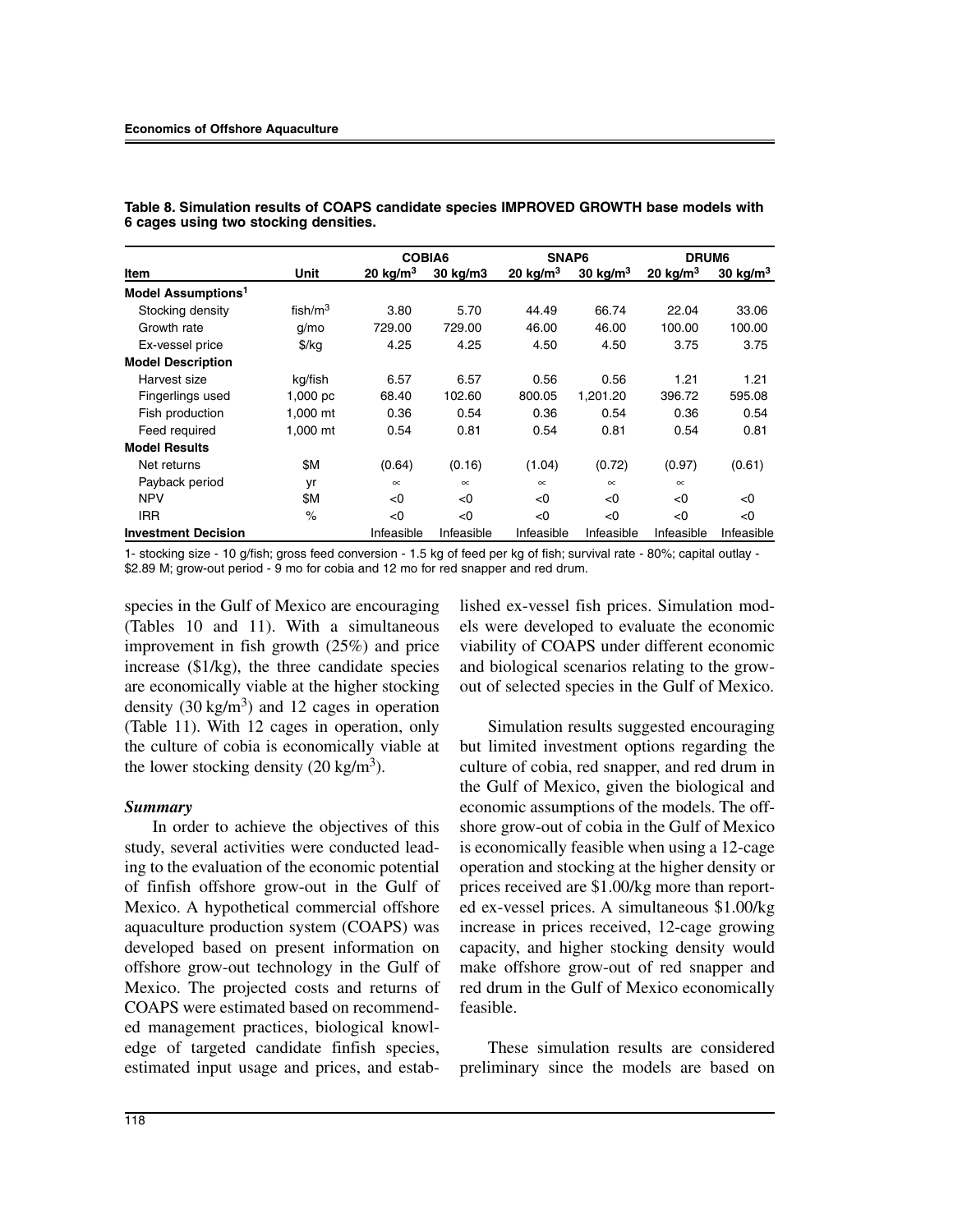|                                |               | COBIA12     |            |             | SNAP <sub>12</sub> | DRUM <sub>12</sub> |             |
|--------------------------------|---------------|-------------|------------|-------------|--------------------|--------------------|-------------|
| Item                           | Unit          | 20 kg/ $m3$ | 30 $kg/m3$ | 20 kg/m $3$ | 30 $kg/m3$         | 20 $kg/m3$         | 30 kg/ $m3$ |
| Model Assumptions <sup>1</sup> |               |             |            |             |                    |                    |             |
| Stocking density               | fish/ $m3$    | 3.80        | 5.70       | 44.49       | 66.74              | 22.04              | 33.06       |
| Growth rate                    | $q/m$ o       | 729.00      | 729.00     | 46.00       | 46.00              | 100.00             | 100.00      |
| Ex-vessel price                | $\frac{f}{g}$ | 4.25        | 4.25       | 4.50        | 4.50               | 3.75               | 3.75        |
| <b>Model Description</b>       |               |             |            |             |                    |                    |             |
| Harvest size                   | kg/fish       | 6.57        | 6.57       | 0.56        | 0.56               | 1.21               | 1.21        |
| Fingerlings used               | 1,000~pc      | 136.80      | 205.20     | 1.601.64    | 2.402.46           | 793.44             | 1.190.16    |
| Fish production                | 1.000 mt      | 0.72        | 1.08       | 0.72        | 1.08               | 0.72               | 1.08        |
| Feed required                  | 1,000 mt      | 1.08        | 1.62       | 1.08        | 1.62               | 1.08               | 1.62        |
| <b>Model Results</b>           |               |             |            |             |                    |                    |             |
| Net returns                    | \$Μ           | (0.97)      | 0.87       | (0.82)      | (0.17)             | (0.68)             | 0.05        |
| Payback period                 | yr            | $\infty$    | 4.49       | $\infty$    | $\infty$           | $\infty$           | $\infty$    |
| <b>NPV</b>                     | \$Μ           | < 0         | 3.39       | < 0         | < 0                | < 0                | < 0         |
| <b>IRR</b>                     | $\%$          | < 0         | 30.45      | < 0         | < 0                | < 0                | 1.84        |
| <b>Investment Decision</b>     |               | Infeasible  | Feasible   | Infeasible  | Infeasible         | Infeasible         | Infeasible  |

**Table 9. Simulation results of COAPS candidate species IMPROVED GROWTH expanded models with 12 cages using two stocking densities.**

1- stocking size - 10 g/fish; gross feed conversion - 1.5 kg of feed per kg of fish; survival rate - 80%; capital outlay - \$3.85 M; grow-out period - 9 mo for cobia and 12 mo for red snapper and red drum.

| Table 10. Simulation results of COAPS candidate species combined ENHANCED MARKET and |  |
|--------------------------------------------------------------------------------------|--|
| IMPROVED GROWTH base models with 6 cages using two stocking densities.               |  |

|                                |               |             | COBIA6<br>SNAP6     |            |            | DRUM6      |                     |
|--------------------------------|---------------|-------------|---------------------|------------|------------|------------|---------------------|
| Item                           | Unit          | 20 kg/ $m3$ | $30 \text{ kg/m}^3$ | 20 $kg/m3$ | 30 $kg/m3$ | 20 $kg/m3$ | $30 \text{ kg/m}^3$ |
| Model Assumptions <sup>1</sup> |               |             |                     |            |            |            |                     |
| Stocking density               | fish/ $m3$    | 3.80        | 5.70                | 44.49      | 66.74      | 22.04      | 33.06               |
| Growth rate                    | g/mo          | 729.00      | 729.00              | 46.00      | 46.00      | 100.00     | 100.00              |
| Ex-vessel price                | $\frac{1}{2}$ | 5.25        | 5.25                | 5.50       | 5.50       | 4.75       | 4.75                |
| <b>Model Description</b>       |               |             |                     |            |            |            |                     |
| Harvest size                   | kg/fish       | 6.57        | 6.57                | 0.56       | 0.56       | 1.21       | 1.21                |
| Fingerlings used               | 1,000 $pc$    | 68.40       | 102.60              | 800.82     | 1.201.32   | 396.72     | 595.08              |
| Fish production                | 1,000 mt      | 0.36        | 0.54                | 0.36       | 0.54       | 0.36       | 0.54                |
| Feed required                  | 1.000 mt      | 0.54        | 0.81                | 0.54       | 0.81       | 0.54       | 0.81                |
| <b>Model Results</b>           |               |             |                     |            |            |            |                     |
| Net returns                    | \$Μ           | (0.29)      | 0.36                | (0.70)     | (0.20)     | (0.63)     | (0.09)              |
| Payback period                 | yr            | $\infty$    | 8.09                | $\infty$   | $\infty$   | $\infty$   | $\infty$            |
| <b>NPV</b>                     | \$Μ           | < 0.93      | < 0                 | < 0        | < 0        | < 0        |                     |
| <b>IRR</b>                     | $\%$          | < 0         | 17.90               | < 0        | < 0        | < 0        | < 0                 |
| <b>Investment Decision</b>     |               | Infeasible  | <b>Feasible</b>     | Infeasible | Infeasible | Infeasible | Infeasible          |

1- stocking size - 10 g/fish; gross feed conversion - 1.5 kg of feed per kg of fish; survival rate - 80%; capital outlay - \$2.89 M; grow-out period - 9 mo for cobia and 12 mo for red snapper and red drum.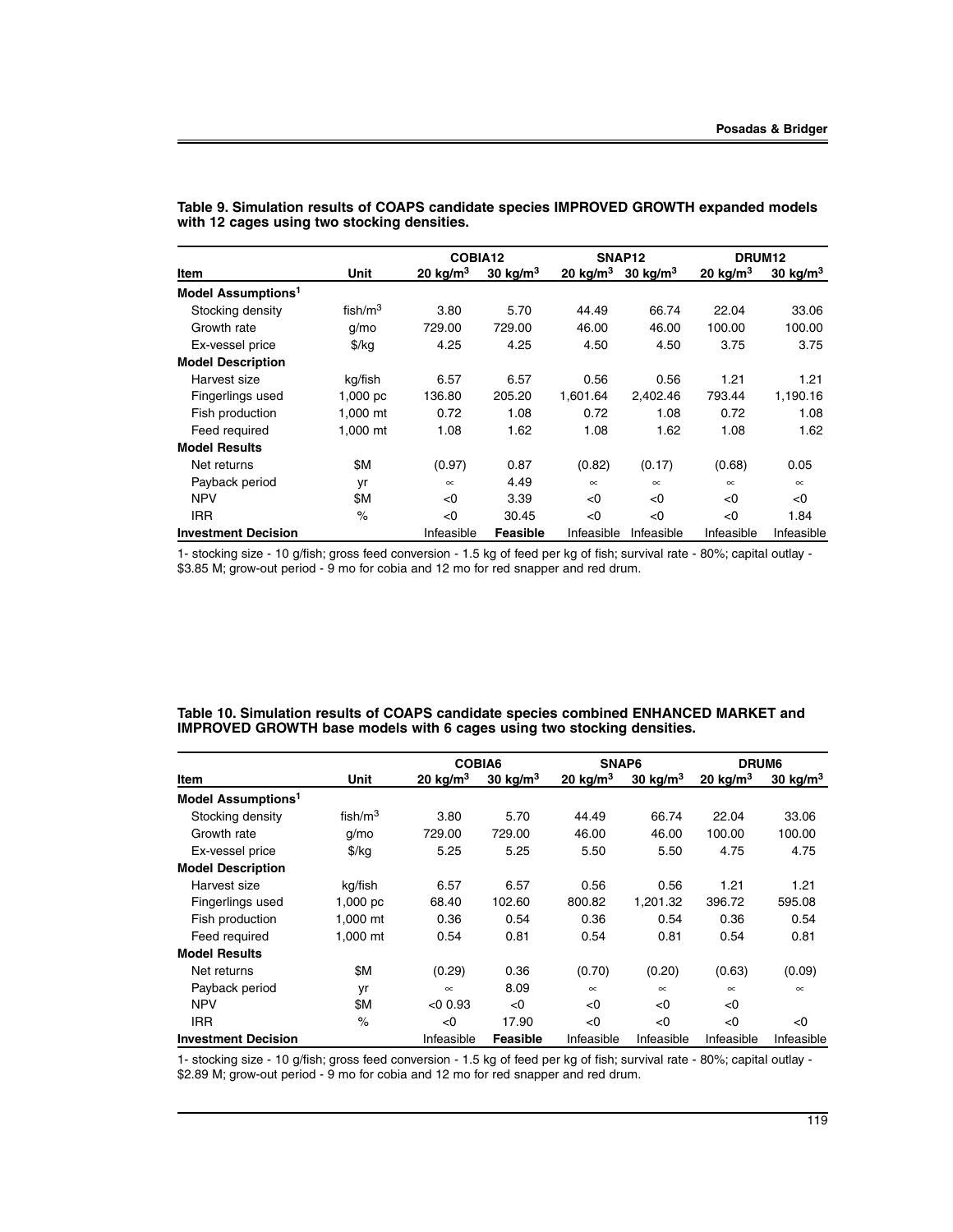hypothetical or "best guess" scenarios. Further research is required to discover new markets for selected species, verifying biological assumptions of the models, and solving logistical problems involved in the construction and operation of an offshore production system in the Gulf of Mexico. To achieve sustainability, the costs of monitoring and maintaining a suitable environment surrounding the offshore operation should be considered in later evaluations.

# **ECONOMIC IMPACT OF OFFSHORE AQUACULTURE**

## *Methods*

The potential economic impact of operating a single COAPS, consisting of a single ASV and 12 offshore aquaculture cages, as previously described, was estimated by using IMPLAN Professional 2.0 Software and the 2000 Gulf of Mexico States IMPLAN data files, including Florida, Alabama, Mississippi, Louisiana and Texas. These impact planning software and data files facilitated the estimation of economic impacts with the use of the most appropriate multipliers (MIG 1999).

Two series of economic impact estimates were prepared for the offshore aquaculture industry. The first series of estimates included those associated with the initial investment expenditures that would be incurred during the establishment or construction year. The second series of estimates covered those annual expenditures that would be incurred in operating the COAPS. Offshore aquaculture production facilities would also enhance both commercial and recreational fishing opportunities in the nearby waters by serving as a fish aggregating device (Costa-Pierce and Bridger 2002). Additional production of the candidate species would also increase processing and

distribution activities in both existing and new processing and distribution plants.

The COAPS sector was represented by the "Miscellaneous Livestock " IMPLAN sector 9 which corresponded to the 1987 Bureau of Economic Analysis (BEA) Standard Industrial Classification (SIC) codes 0271 and 0272 (MIG 1999). The commercial seafood processing sector involves plants engaged in primary wholesale and processing activities. IMPLAN sector "Prepared Fresh or Frozen Fish or Seafood, 98" corresponded to the 1987 BEA-SIC code 2092 (MIG 1999). Commercial harvesting is represented by IMPLAN sector 25, which corresponded to the 1987 BEA-SIC code 0910 (MIG 1999). The ex-vessel values of the Gulf of Mexico commercial fishing sector were retrieved from the NMFS (2004) website.

Extrapolating a potential offshore aquaculture industry from these hypothetical COAPS models is difficult. Several key economic and marketing issues need to be addressed when projecting an industry-wide economic impact of offshore aquaculture from multiple COAPS, each consisting of 12 cages. There is no published inventory of suitable offshore areas for offshore aquaculture operations that lack conflicts with present and future users of these marine resources. Reliable information to predict the reaction of the domestic market to further product supplies of the cultured species arising from offshore aquaculture and imports from foreign producers are nonexistent. Public perceptions, legal and political mind-sets, and environmental constraints associated with offshore aquaculture, required to make the investment climate more favorable, have also not been addressed. Finally, present regulations affecting the harvesting, production and marketing of the candidate species in both state and fed-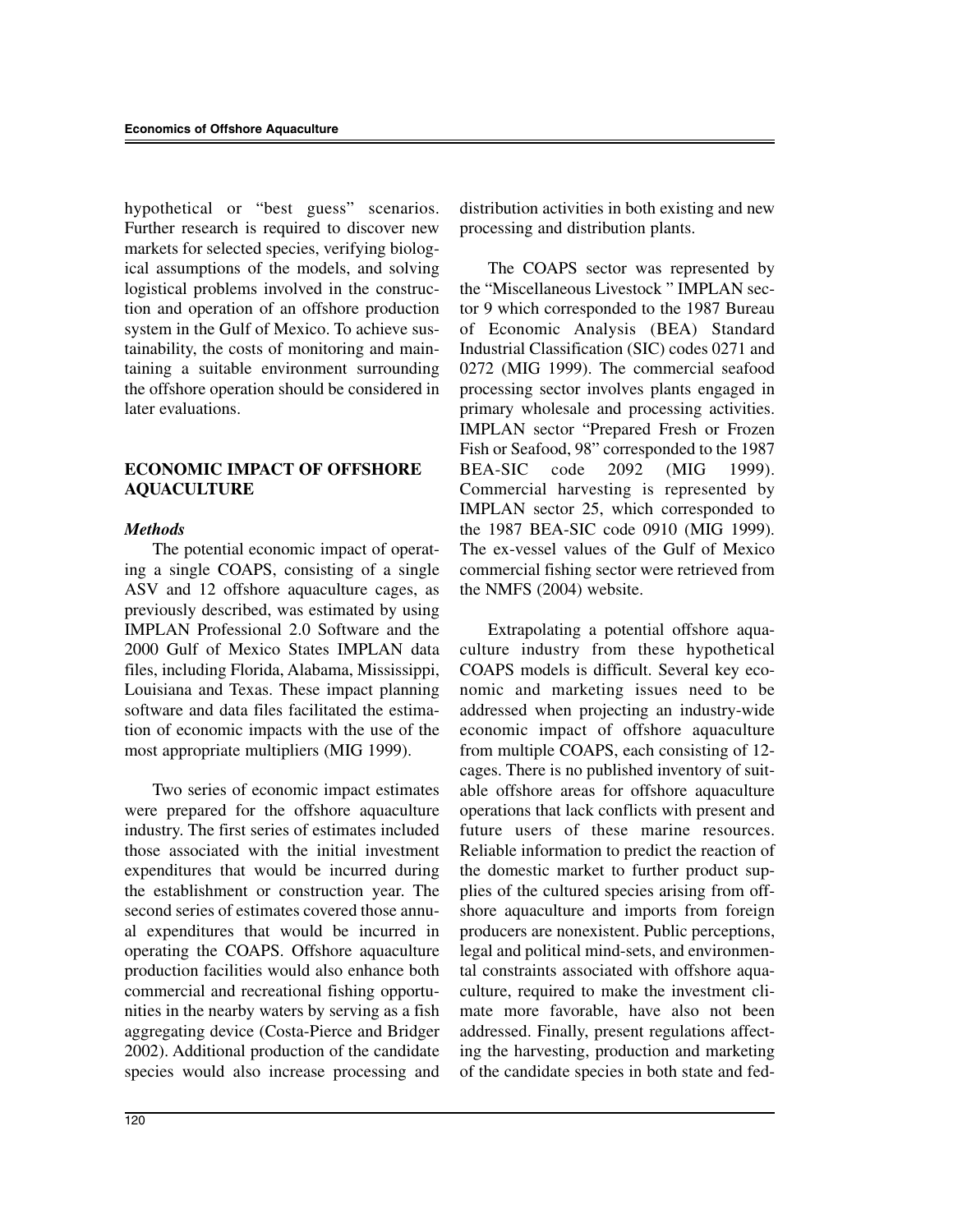|                                |               | COBIA12     |             | SNAP <sub>12</sub> |             | DRUM <sub>12</sub> |            |
|--------------------------------|---------------|-------------|-------------|--------------------|-------------|--------------------|------------|
| Item                           | Unit          | 20 kg/ $m3$ | 30 kg/ $m3$ | 20 kg/ $m3$        | 30 kg/ $m3$ | 20 $kg/m3$         | 30 $kg/m3$ |
| Model Assumptions <sup>1</sup> |               |             |             |                    |             |                    |            |
| Stocking density               | fish/ $m3$    | 3.80        | 5.70        | 44.49              | 66.74       | 22.04              | 33.06      |
| Growth rate                    | q/mo          | 729.00      | 729.00      | 46.00              | 46.00       | 100.00             | 100.00     |
| Ex-vessel price                | $\frac{f}{g}$ | 5.25        | 5.25        | 5.50               | 5.50        | 4.75               | 4.75       |
| <b>Model Description</b>       |               |             |             |                    |             |                    |            |
| Harvest size                   | kg/fish       | 6.57        | 6.57        | 0.56               | 0.56        | 1.21               | 1.21       |
| Fingerlings used               | 1,000~pc      | 136.80      | 205.20      | 1.601.64           | 2.402.64    | 793.44             | 1.190.16   |
| Fish production                | 1.000 mt      | 0.72        | 1.08        | 0.72               | 1.08        | 0.72               | 1.08       |
| Feed required                  | 1,000 mt      | 1.08        | 1.62        | 1.08               | 1.62        | 1.08               | 1.62       |
| <b>Model Results</b>           |               |             |             |                    |             |                    |            |
| Net returns                    | \$Μ           | 0.59        | 1.91        | (0.13)             | 0.87        | 0.02               | 1.09       |
| Payback period                 | yr            | 6.59        | 2.05        | $\infty$           | 4.52        | 250.24             | 3.60       |
| <b>NPV</b>                     | \$Μ           | 1.86        | 9.09        | < 0                | 3.36        | < 0                | 4.58       |
| <b>IRR</b>                     | $\%$          | 21.68       | 60.14       | < 0                | 30.27       | 0.33               | 36.93      |
| <b>Investment Decision</b>     |               | Feasible    | Feasible    | Infeasible         | Feasible    | Infeasible         | Feasible   |

**Table 11. Simulation results of COAPS candidate species combined ENHANCED MARKET and IMPROVED GROWTH expanded models with 12 cages using two stocking densities.**

1- stocking size - 10 g/fish; gross feed conversion - 1.5 kg of feed per kg of fish; survival rate - 80%; capital outlay - \$3.85 M; grow-out period - 9 mo for cobia and 12 mo for red snapper and red drum.

eral waters represent potential constraints every grower, lender or investor will have to consider prior to entrance into this novel aquaculture sector.

#### *Results and Discussion*

Impact of Initial Investment in a Single COAPS

The initial investment expenditures that would be incurred in establishing a single COAPS with 12 cages during its establishment year would generate additional output of economic goods and services valued at U.S. \$6.84 million. Associated with this added economic activity would be an increase in the derived demand for 197 workers. The expected increase in labor income, which consists of employee compensation and proprietor's income, would reach U.S. \$2.17 million. Indirect business tax collections are estimated at \$210,870 (Table 12). Federal income tax collections would include \$231,000 from personal income taxation and \$59,000 from corporate income taxation.

Annual Impact of Operating a Single COAPS

A single COAPS with 12 cages stocked with either of the candidate species would require different levels of input usage, primarily fingerlings and feed (Table 11). Annual fish production would be  $1.08 \times 10^3$  metric tons for all three species. Differences in exvessel prices would generate varying levels of annual fish sales: cobia— $$5.67 \times 10^6$ , red snapper— $$5.94 \times 10^6$ , and red drum— $$5.13$  $x \frac{10^6}{x}$ .

The economic impact to the Gulf of Mexico region, using the annual fish sales expected from the single COAPS with 12 cages, was measured using four indicators: output of goods and services, employment, labor income, and indirect business taxes (Table 13). Using the same 2000 Gulf of Mexico IMPLAN model, additional output produced would range from \$9.1 x  $10^6$  to  $$10.2 \times 10^6$ . The number of jobs created would be between 262–289 positions. The single COAPS would generate additional pro-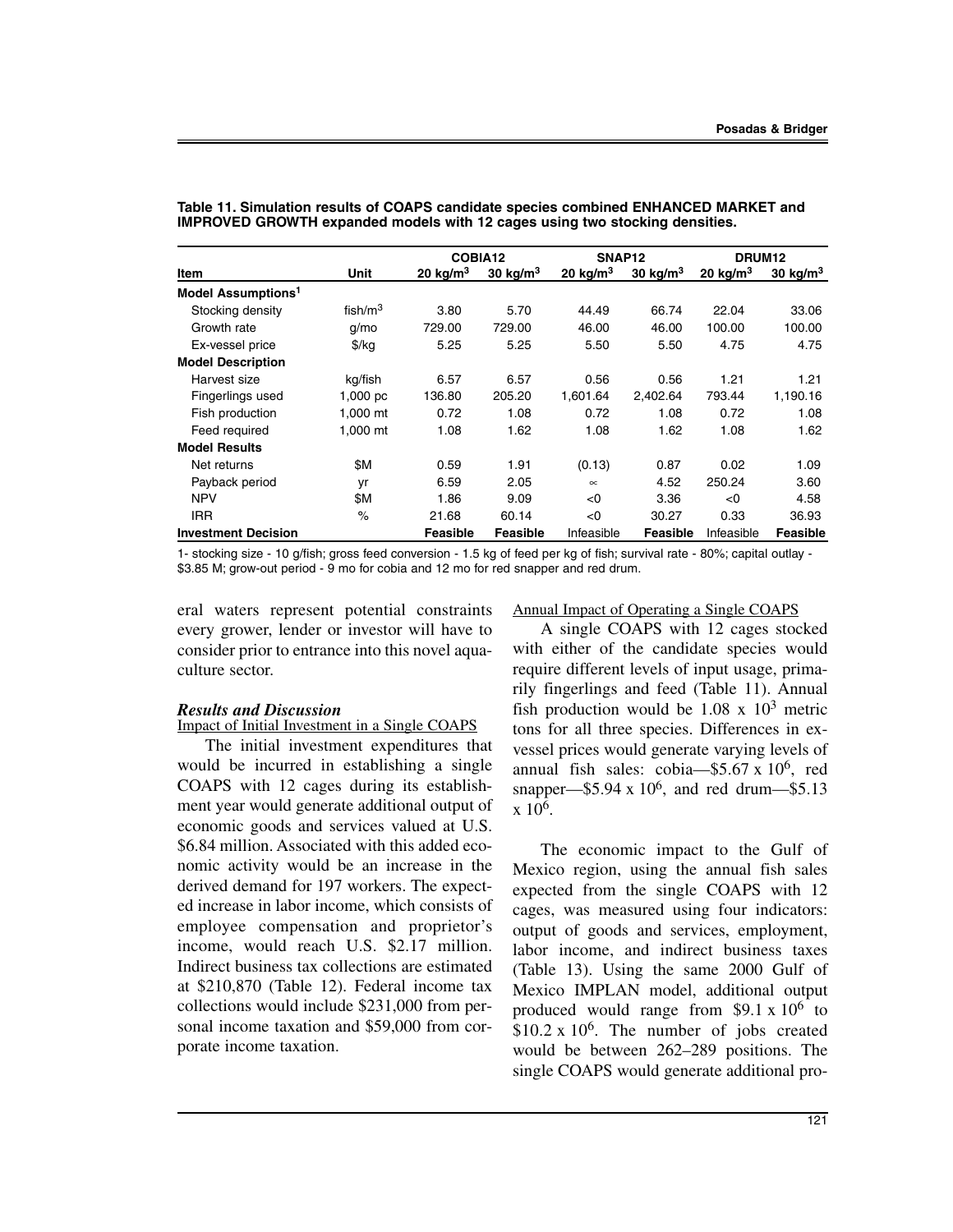| Table 12. Summary of economic impact of ini- |
|----------------------------------------------|
| tial investment expenditures on a single     |
| COAPS using 12 cages incurred during the     |
| establishment year.                          |

| Item     | $($x 10^6)$ | <b>Output Employment</b><br>(jobs) | Labor<br>Income | Indirect<br><b>Business</b><br>$($x 10^6)$ Taxes $$x 10^3)$ |
|----------|-------------|------------------------------------|-----------------|-------------------------------------------------------------|
| Direct   | 3.85        | 156                                | 1.17            | 46.33                                                       |
| Indirect | 1.59        | 24                                 | 0.49            | 74.67                                                       |
| Induced  | 1.40        | 17                                 | 0.51            | 89.86                                                       |
| Total    | 6.84        | 197                                | 2.17            | 210.86                                                      |

prietor income and employee compensation ranging from \$2.9 x  $10^6$  to \$3.2 x 10<sup>6</sup>. Annual indirect business taxes associated with the added output produced by a single COAPS would amount to at least \$281,000. This tax collection does not include personal income taxation that could be collected from employment and ownership of the COAPS. Federal and state personal income tax collections from households would amount to \$340,000 and \$11,000, respectively. Tax collections from corporate profits would reach \$87,000 and \$4,000 for federal and state taxing authorities, respectively.

#### Impact of Current Commercial Fish Harvesting

Commercial harvesting of the candidate species is limited by state and federal regulations. Recent domestic commercial landings valued at ex-vessel prices exceeded U.S. \$10 million. Using the same 2000 Gulf of Mexico IMPLAN model, the commercial landings valued at U.S. \$12.4 million could have created an economic impact in the region amounting to U.S. \$20.1 million output of goods and services if it were all landed in the Gulf of Mexico. A total of 628 jobs could have been created and a combined income of workers and proprietors could reach U.S. \$10.3 million. Business establishments would also remit indirect business taxes amounting to  $$856.7 \times 10^3$  (Table 14).

#### Impact of Current Commercial Foodfish **Processing**

The 64 Gulf of Mexico processing plants engaged in the primary processing and wholesaling of foodfish handled a total plant-gate value of foodfish products amounting to U.S. \$52.7 million in 2000 (NMFS 2004). By using the same 2000 Gulf of Mexico IMPLAN model, total economic impact of commercial foodfish processing reached U.S. \$80.8 million. This sector also provided 769 jobs and generated U.S. \$17.6 million in labor income for the region. Indirect business taxes collected from this sector amounted to U.S. \$1.3 million (Table 15).

#### Sectoral Economic Linkages

The direct effects created by establishing and operating a single COAPS with 12 cages would generate indirect and induced effects. Indirect effects consist of the inter-industry effects of the input-output analysis. Induced effects consist of the impact of household expenditures in input-output analysis (MIG

**Table 13. Summary of annual economic impact of a single COAPS using 12 cages stocked with candidate species under enhanced market and improved growth conditions.**

|          | Output $($ x 106)$<br>Labor Income $(S \times 10^6)$<br>Employment (jobs) |                |             |              |     |                     |     |                      | <b>Indirect Business Taxes</b><br>$(S \times 10^3)$ |       |                           |       |
|----------|---------------------------------------------------------------------------|----------------|-------------|--------------|-----|---------------------|-----|----------------------|-----------------------------------------------------|-------|---------------------------|-------|
| Item     | <b>COBIA</b>                                                              | <b>SNAPPER</b> | <b>DRUM</b> | <b>COBIA</b> |     | <b>SNAPPER DRUM</b> |     | <b>COBIA SNAPPER</b> | <b>DRUM</b>                                         |       | <b>COBIA SNAPPER DRUM</b> |       |
| Direct   | 5.7                                                                       | 5.7            | 5.1         | 229          | 232 | 208                 | 1.7 | 1.7                  | 1.6                                                 | 68.1  | 69.0                      | 61.7  |
| Indirect | 2.3                                                                       | 2.4            | 2.1         | 35           | 36  | 32                  | 0.7 | 0.7                  | 0.6                                                 | 109.8 | 111.2                     | 99.5  |
| Induced  | 2.1                                                                       | 2.1            | 1.9         | 25           | 25  | 22                  | 0.7 | 0.8                  | 0.7                                                 | 132.2 | 133.8                     | 119.7 |
| Total    | 10.1                                                                      | 10.2           | 9.1         | 289          | 293 | 262                 | 3.1 | 3.2                  | 2.9                                                 | 310.1 | 314.0                     | 280.9 |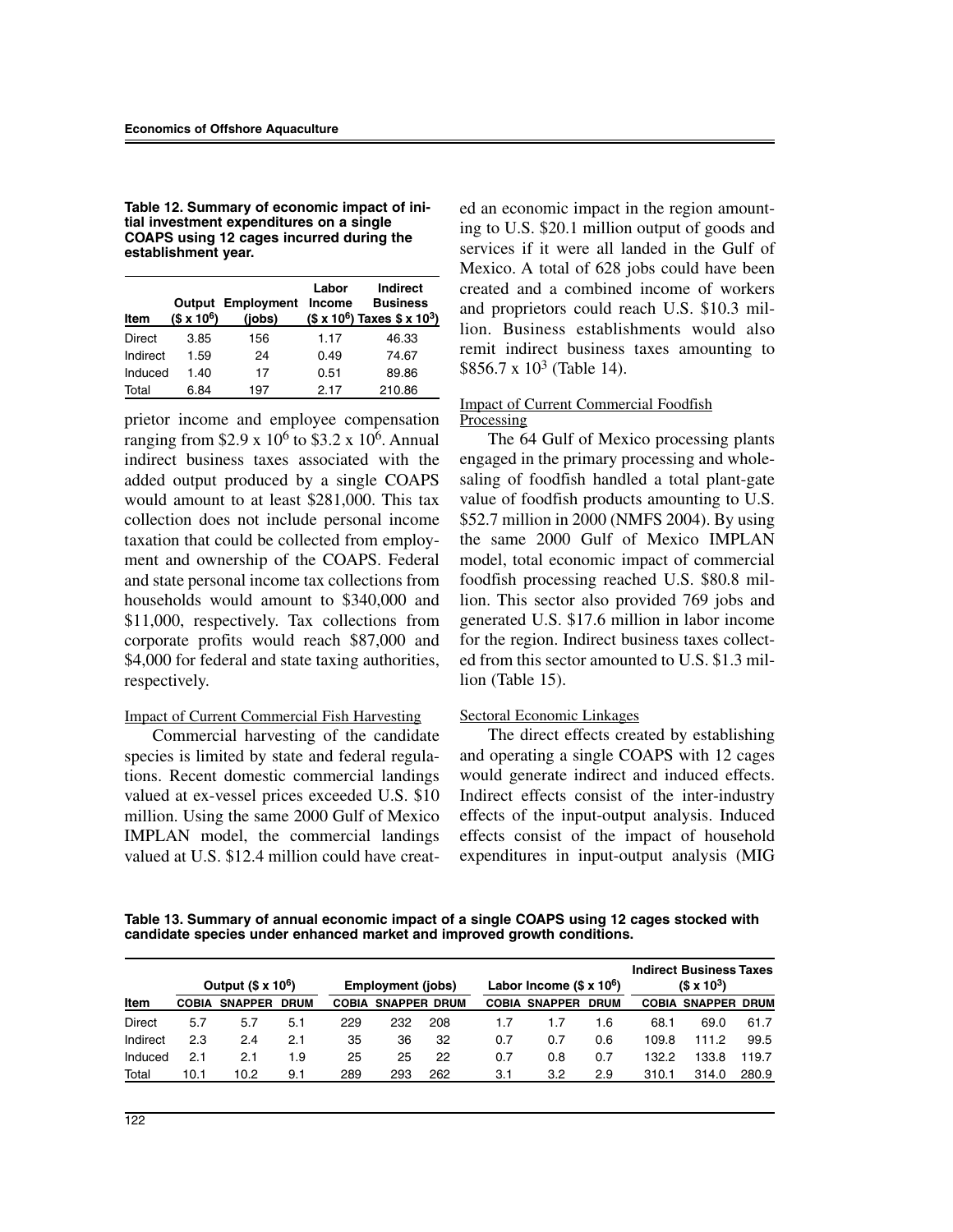**Table 14. Summary of annual economic impact of combined commercial fish harvesting of cobia, red snapper, and red drum in the Gulf of Mexico, 2000.**

| Item     | $($x 10^6)$ | <b>Output Employment Income</b><br>(jobs) | Labor | Indirect<br><b>Business</b><br>$($x 10^6)$ Taxes $($x 10^3)$ |
|----------|-------------|-------------------------------------------|-------|--------------------------------------------------------------|
| Direct   | 124         | 586                                       | 7.6   | 389.9                                                        |
| Indirect | 0.9         | 8                                         | 0.3   | 33.6                                                         |
| Induced  | հ 7         | 34                                        | 2.5   | 433.2                                                        |
| Total    | 19.0        | 628                                       | 10.4  | 856.7                                                        |

**Table 15. Summary of annual economic impact of commercial foodfish processing in the Gulf of Mexico, 2000.**

| Item     | $($ \times 10^6$)$ | <b>Output Employment Income</b><br>(jobs) | Labor | Indirect<br><b>Business</b><br>$($x 10^6)$ Taxes $($x 10^3)$ |
|----------|--------------------|-------------------------------------------|-------|--------------------------------------------------------------|
| Direct   | 52.7               | 338                                       | 7.3   | 318.1                                                        |
| Indirect | 17.0               | 297                                       | 6.3   | 1.009.4                                                      |
| Induced  | 11.1               | 133                                       | 4.0   | 0.7                                                          |
| Total    | 80.8               | 768                                       | 17.6  | 1.328.2                                                      |

1999). The sum of the direct, indirect, and induced effects is equal to the total economic impact measured in terms of output (\$), jobs, labor income (\$), and tax collections (\$). The indirect or inter-industry linkages would mostly occur among the agriculture (27%), manufacturing (23%), trade (14%), and transportation, communication and public utilities  $(TCPU = 14\%)$  sectors (Fig. 1). Additional indirect linkages could be expected from the services (8%), and finance, insurance and real estate (FIRE =  $7\%$ ) sectors. The induced effects associated with increased household expenditures would be mostly observed among the services (30%), trade (24%) and FIRE (23%) sectors (Fig. 2). The manufacturing and TCPU sectors would share some of the induced effects (9%) generated by added household spending.

**Fig. 1. Percent distribution of indirect annual economic impact of a single COAPS using 12 cages stocked with candidate species under enhanced market and improved growth conditions.**

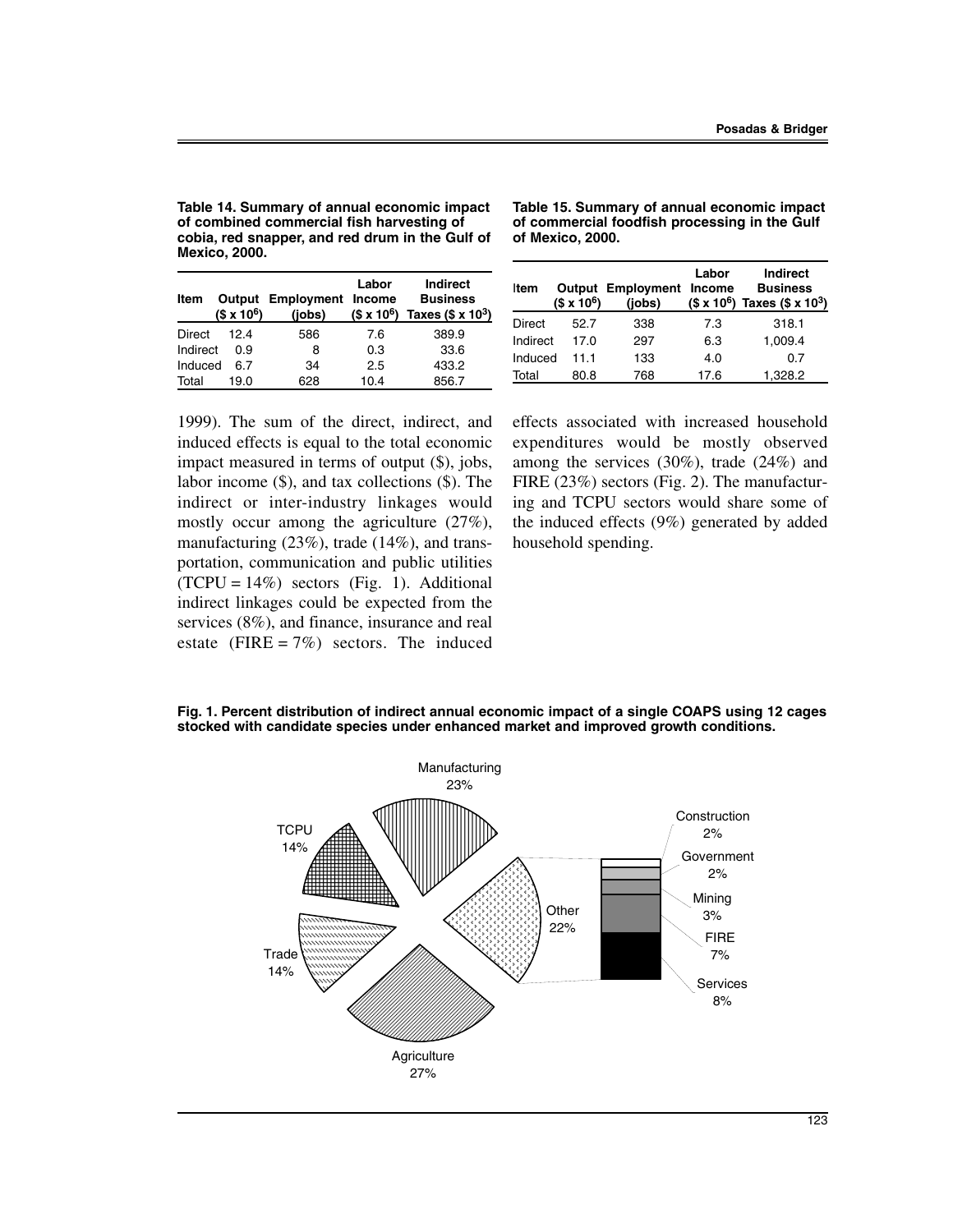

**Fig. 2. Percent distribution of induced annual economic impact of a single COAPS using 12 cages stocked with candidate species under enhanced market and improved growth conditions.**

## **ECONOMIC CONSIDERATIONS RELATED TO FINGERLING TRANSPORT**

As alluded to earlier, the logistical problem of transporting feed and market-size fish has not been adequately examined. We have compared the economic inputs required for different methods to transport fingerlings to a distant offshore aquaculture site. These methods include: a) hauling fingerlings in live-haul trucks from the hatchery/nursery, transferring these fish to barge tanks thereby keeping the fingerlings safely on deck during the offshore transport, and a final transfer to the awaiting cage (LHT); b) craning fingerling tanks from a flatbed truck to a barge deck thereby eliminating one fingerling handling step while maintaining safe transport offshore (FBT); and, c) transporting fingerlings dockside and transferring them to individual offshore cages and towing fingerlings in the cage to the distant offshore aquaculture site thereby eliminating the need to transfer fingerlings to the cage offshore.

Both LHT and FBT are estimated to require a total of 12 hours for each transport trip. Cage towing is expected to be much slower than transporting fish offshore in tanks placed on the vessel deck. In total, cage towing transport is estimated to require 22 hours per trip (Table 16). Initial investment on equipment required to transport fingerlings would reach up to \$11,844 per system (Table 17). There are no allocations for the purchase of livehaul trucks or flatbed trucks since they are assumed to be available for rent or lease on a per trip or mileage basis. Similar assumptions were made for cranes at the dock and barge. Due to these assumptions, the annual costs of fingerling transport consisted mostly of operating expenses (Table 18). Annual transport costs would range from \$101,500 for the FBT and towing option to \$116,075 for the LHT and barge transport option.

The method that results in the least fingerling mortality during transport would be the ultimate choice. Both trucking options that involve transporting fingerlings offshore by cage towing require much greater duration of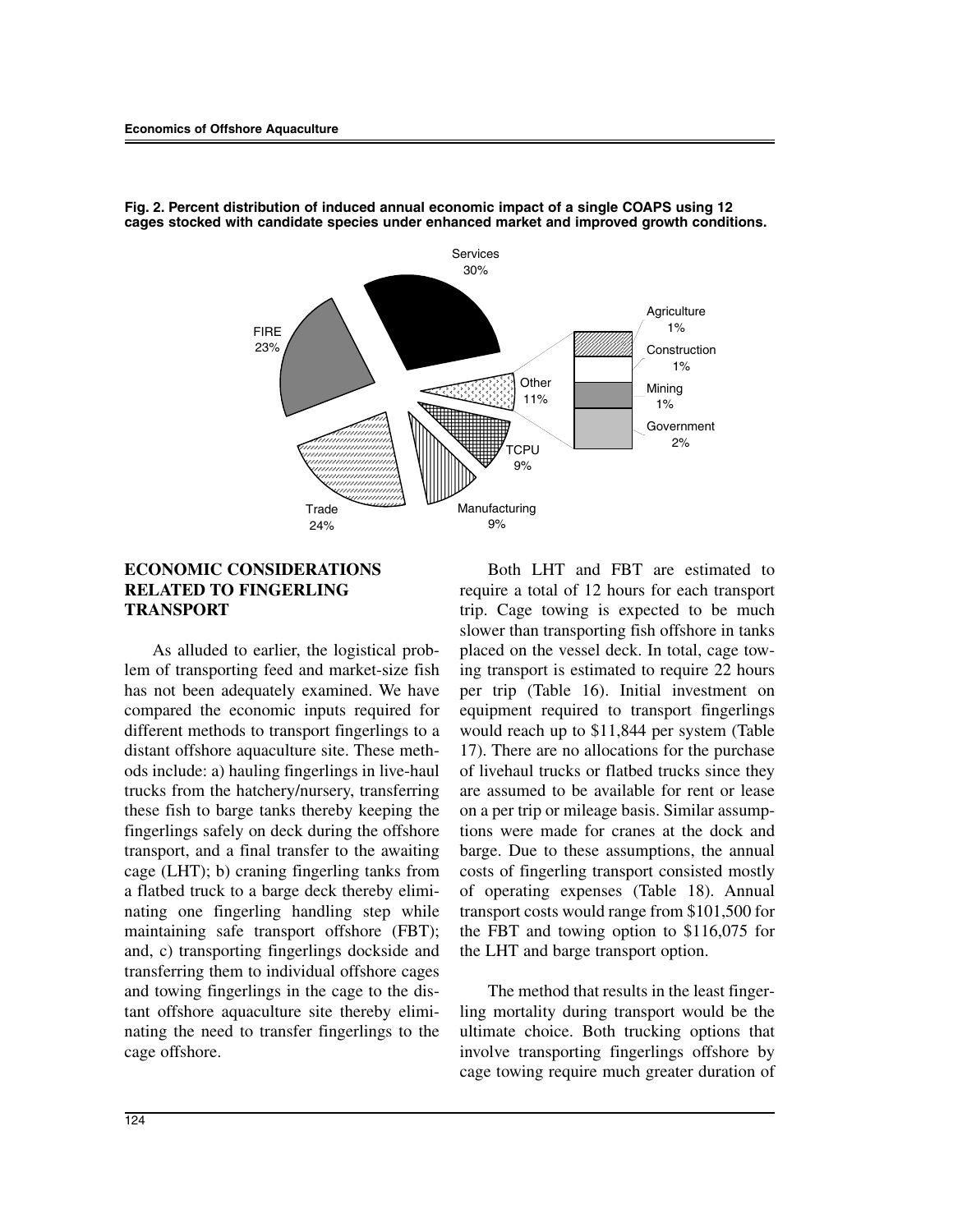**Table 16. Methods of transporting fingerlings from nursery ponds to offshore cages and anticipated hours required to complete each phase of transport.**

| <b>Method Hours</b>                                                           |
|-------------------------------------------------------------------------------|
| Using Livehaul Truck (LHT) and Barge                                          |
| Load fingerlings in LHT compartments                                          |
| at the nursery2.00                                                            |
| Haul fingerlings in LHT to dock 2.00                                          |
| Unload fingerlings to livehaul tanks on                                       |
|                                                                               |
| Transport livehaul tanks on board barge to                                    |
|                                                                               |
| Unload fingerlings from livehaul tanks to                                     |
| offshore cages $\dots\dots\dots\dots\dots\dots\dots\dots\dots$ . 2.00         |
|                                                                               |
|                                                                               |
| Using Flatbed Truck (FBT) and Barge                                           |
| Load fingerlings in livehaul tanks on board                                   |
| FBT at the nursery2.00                                                        |
| Haul fingerlings in livehaul tanks on board                                   |
| Crane LH tanks from FBT to barge 2.00                                         |
| Transport livehaul tanks on board barge to                                    |
|                                                                               |
| Unload fingerlings from livehaul tanks to                                     |
| offshore cages $\ldots \ldots \ldots \ldots \ldots \ldots \ldots \ldots 2.00$ |
|                                                                               |
|                                                                               |
| Using LHT or FBT and Cage Towing                                              |
| Load fingerlings to LHT or FBT at the nursery 2.00                            |
| Haul fingerlings to LHT or FBT to dock 2.00                                   |
| Unload fingerlings from LHT or FBT to                                         |
| cages at dock2.00                                                             |
|                                                                               |
|                                                                               |

time thereby increasing the risk involved with the operation. Cage towing operations also would be limited to defined shipping channels close to shore along much of the Gulf of Mexico. This further increases operational risks through heightened potential for interactions with other marine traffic. Finally, cages towed to the offshore site must be immediately connected to the mooring system. However, cage connection would be jeopardized if surface conditions are not optimal. This risk

would only be mitigated if cages are maintained at the offshore site and the fingerlings transported to moored cages. Both the LHT and FBT options are identical when comparing duration for transport and capital equipment investment and quite comparable with regards to associated operational costs. However, use of the LHT option requires additional handling of individual fingerlings (required to transfer fingerlings from the pond to LHT and from LHT to barge tanks) compared with FBT (required only to transfer fingerlings from the pond to livehaul tanks on the FBT but having each livehaul tank transferred to the barge with a crane). One less handling step involved with the FBT option will greatly reduce operational stress to the fingerlings and therefore the most optimal means to transport fingerlings to offshore aquaculture cages.

#### **CONCLUSIONS**

The culture of cobia, red snapper and red drum using commercial offshore cages and the proposed aquaculture support vessel in the Gulf of Mexico has limited economic potential given the present biological information, cost structure of the offshore production technology, and established ex-vessel market prices. Only cobia can be considered a viable candidate species for offshore culture using either six or 12 cages. The economic and biological constraints to offshore aquaculture of these species in the Gulf of Mexico, however, could be adequately managed to promote the growth of this emerging industry. Economic feasibility of offshore grow-out of the selected species can be enhanced by a combination of revenue-enhancing and cost-reducing measures, including improvement in fish growth and market development. With improved growth and enhancement of market prices, the offshore culture of red snapper and red drum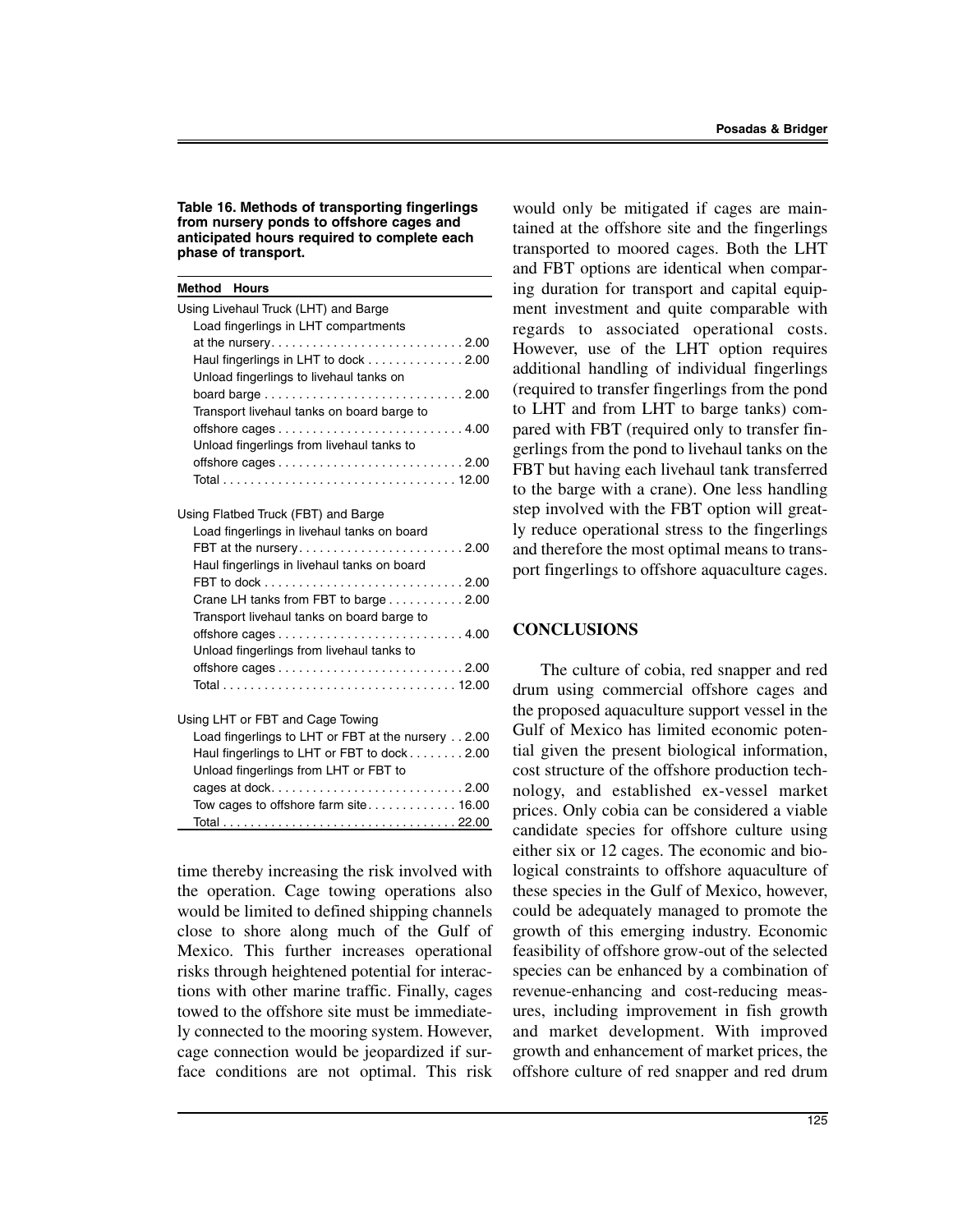|                                 |                    | <b>LHT</b> and | FBT and    | <b>LHT</b> and | <b>FBT</b> and |
|---------------------------------|--------------------|----------------|------------|----------------|----------------|
| <b>Item</b>                     | <b>Description</b> | Barge (\$)     | Barge (\$) | Towing (\$)    | Towing (\$)    |
| Live transport tanks            | 268 gal            | 9.444          | 9.444      | 0              | 9,444          |
| Pure oxygen tanks               | Units              | 100            | 100        | 0              | 100            |
| Regulators, hoses and airstones | Units              | 100            | 100        | 0              | 100            |
| Oxygen meter                    | W/4m cable         | 800            | 800        | 800            | 800            |
| Water pump                      | 10 <sub>hp</sub>   | 1,000          | 1,000      | 1,000          | 1,000          |
| Corrugated water hoses          | 100 ft each        | 400            | 400        | 400            | 400            |
| Total                           |                    | 11,844         | 11,844     | 2,200          | 11,844         |
| Assumptions                     |                    |                |            |                |                |
| Total fingerlings stocked       | $#/$ crop          | 1,200,000      | 1,200,000  | 1,200,000      | 1,200,000      |
| Fingerlings transported         | #/trip             | 100,000        | 100,000    | 100,000        | 100,000        |
| Average fingerling size         | g/fish             | 10             | 10         | 10             | 10             |
| Total fingerling weight         | lb/trip            | 2,205          | 2,205      | 2,205          | 2,205          |
| Livehaul tank stocking rate     | lb/gal             |                |            |                |                |
| Number of transport trips       | trips/crop         | 12             | 12         | 12             | 12             |
| Number of crops per year        | crops/yr           |                |            |                |                |

**Table 17. Capital equipment investment requirements for fingerling transport.**

in 12 offshore cages could be considered economically viable.

The annual economic impact to the Gulf of Mexico region of a single offshore aquaculture production system consisting of 12 cages would consist of additional economic output ranging from \$9.1 x  $10^6$  to \$10.2 x  $10^6$ . In comparison, current commercial harvesting of

the three candidate species in the Gulf of Mexico, which are limited by state and federal regulations, created a total economic impact in the region amounting to  $$20.1 \times 10^6$ . The subsequent primary processing and wholesaling of all food fish species in the Gulf of Mexico created a total economic impact reaching \$80.8 x 10<sup>6</sup>.

| Table 18. Total costs associated with fingerling transport. |  |  |
|-------------------------------------------------------------|--|--|
|-------------------------------------------------------------|--|--|

| Item                          | LHT and Barge (\$) | FBT and Barge (\$) | LHT and Towing (\$) | FBT and Towing (\$) |
|-------------------------------|--------------------|--------------------|---------------------|---------------------|
| <b>Variable Costs</b>         |                    |                    |                     |                     |
| Crane services                | $\Omega$           | 12,000             | 0                   | $\Omega$            |
| Trucking services             | 28,800             | 14,400             | 28,800              | 14,400              |
| Barge services                | 72,000             | 72,000             | 72,000              | 72,000              |
| Pure oxygen                   | 1,200              | 2,400              | 0                   | 1,200               |
| Labor                         | 1,440              | 1.440              | 2,640               | 2,640               |
| Fuel for pumps                | 101                | 50                 | 50                  | 50                  |
| Repair and maintenance        | 538                | 538                | 365                 | 538                 |
| Interest on operating capital | 10,408             | 10,283             | 10,386              | 9,083               |
| Total variable costs          | 114,487            | 113,111            | 114,241             | 99,911              |
| <b>Fixed Costs</b>            |                    |                    |                     |                     |
| Depreciation                  | 996                | 996                | 340                 | 996                 |
| Interest on investment        | 592                | 592                | 110                 | 592                 |
| Total fixed costs             | 1,588              | 1,588              | 450                 | 1,588               |
| <b>Total costs</b>            | 116,075            | 114,700            | 114,691             | 101,500             |